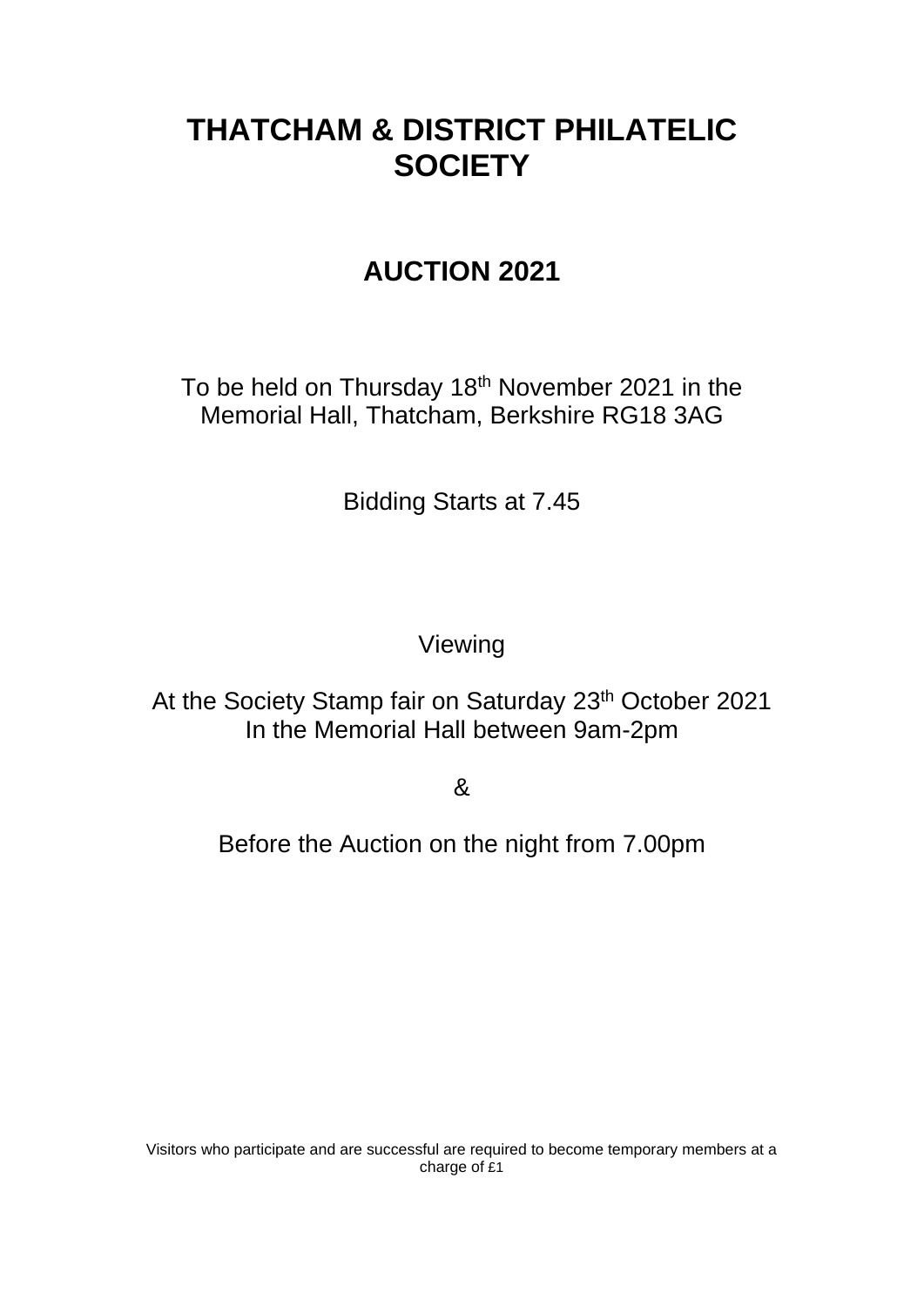| Lot | Country              | Year/s  | S.G No    | <b>Description</b>                                      | <b>Condition</b> | Cat.   | <b>Reserve</b> |
|-----|----------------------|---------|-----------|---------------------------------------------------------|------------------|--------|----------------|
|     | <b>Miscellaneous</b> |         |           |                                                         |                  |        |                |
|     | 1 Album 22 Ring      | $\ast$  | $\ast$    | 22 ring album W.H. Smith                                | u                | 21.99  | 2.00           |
|     | 2 Binder S/G         | 1965-88 | $\ast$    | 22 ring.18 covers Hand addressed                        | fdc's            | $\ast$ | 5.00           |
|     | 3 Binder(Collecta)   | 1967-79 | $\ast$    | 92 covers, many Stuart, approx 40 P.O. most H/Addressed | fdc's            | 46.00  | 10.00          |
|     | 4 Binder (Collecta)  | 1979-91 | $\ast$    | 110 fdc's various, Many unaddressed                     | fdc's            | 50.00  | 15.00          |
|     | 5 Binder, R/Mail     | 1940-79 | $\ast$    | 15 stuart + 16misc. Covers. Most are H/addressed        | fdc's            | $\ast$ | 5.00           |
|     | 6Book                | $\ast$  | $\ast$    | A Jubilee Portrait in Stamps                            | m                | $\ast$ | 2.00           |
| 7   | Book                 | $\ast$  | $\ast$    | The Englishman who Posted Himself                       | m                | $\ast$ | 5.00           |
|     | 8Bulgaria            | $\ast$  | $\ast$    | Stockbook with 19 pages of stamps                       | Mixed            | $\ast$ | 6.00           |
|     | 9 China & Taiwan     | $\ast$  | $\ast$    | 85 gram off paper kiloware                              | u                | $\ast$ | 5.00           |
| 10  | Cinderella - Lihou   | 1967    | $\ast$    | Torrey Canyon Disaster plus leaflet                     | umm              | $\ast$ | 1.00           |
| 11  | Commonwealth         | $\ast$  | $\ast$    | A5 Stockbook containing 45 M/S and sheetlets            | umm              | 65.00  | 10.00          |
|     | 12 Czechoslovakia    | 1953-67 | $\ast$    | Stockbook all periods & Album fairly complete 53-67+    | fu-gu            | $\ast$ | 14.00          |
|     | $13$ Glory box       | $\ast$  | $\ast$    | G.B. & Commonwealth, stamps, pages etc.                 | $\ast$           | $\ast$ | 5.00           |
|     | $14$  Ireland        | $\ast$  | $\ast$    | 115 gram off paper kiloware                             | u                | $\ast$ | 5.00           |
|     | 15 Kenya             | $\ast$  | $\ast$    | 100 gram off paper kiloware                             | u                | $\ast$ | 5.00           |
|     | 16 Omnibus           | 1951    | $\ast$    | <b>BWI College all 14 sets</b>                          | fu               | 30.00  | 5.00           |
| 17  | New Zealand          | $\ast$  | $\ast$    | Box of 'off paper' stamps                               | $\ast$           | $\ast$ | 2.00           |
|     | 18 Postcard          | 1930    | $\ast$    | Early Mickey Mouse                                      | Used             | $\ast$ | 15.00          |
|     | 19 Scandinavia       | $\ast$  | $\ast$    | Stockbook various inc. Some Danish Locals               | Mixed            | $\ast$ | 14.00          |
|     | 20 Slip Case         | $\ast$  | $\ast$    | Royal Mail FDC album                                    | u                | 9.99   | 2.00           |
|     | 21 Stockbook         | $\ast$  | $\ast$    | Germany, Japanese, Egypt styles                         | used             | $\ast$ | 5.00           |
| 22  | <b>RSW Omnibus</b>   | 1948    | 11,12,21. | Pitcairn RSW Set                                        | fu               | 56.50  | 11.00          |
|     | 23 RSW Omnibus       | 1948    | $112 - 3$ | Dominica RSW Set                                        | fu               | 40.00  | 8.00           |
|     | 24 RSW Omnibus       | 1948    | 115-6     | Montserrat RSW Set                                      | fu               | 16.00  | 3.00           |
|     | 25 RSW Omnibus       | 1948    | 124-5     | Virgin Islands RSW Set                                  | fu               | 23.00  | 4.60           |
|     | 26 RSW Omnibus       | 1948    | 125-6     | Bermuda RSW Set                                         | fu               | 55.00  | 11.00          |
|     | 27 RSW Omnibus       | 1948    | 129-30    | Cayman Islands RSW Set                                  | fu               | 32.00  | 6.00           |
|     | 28 RSW Omnibus       | 1948    | 143-4     | Jamaica RSW Set                                         | g-fu             | 75.00  | 14.00          |
|     | 29 RSW Omnibus       | 1948    | 144-5     | St Lucia RSW Set                                        | fu               | 35.00  | 7.00           |
|     | 30 RSW Omnibus       | 1948    | $162 - 3$ | St Vincent RSW Set                                      | fu               | 40.00  | 8.00           |
|     | 31 RSW Omnibus       | 1948    | 164-5     | <b>British Honduras RSW Set</b>                         | fu               | 50.00  | 10.00          |
|     | 32 RSW Omnibus       | 1948    | 194-5     | <b>Bahamas RSW Set</b>                                  | fu               | 32.00  | 6.00           |
|     | 33 RSW Omnibus       | 1948    | 208-9     | Turks & Caicos RSW Set                                  | fu               | 20.00  | 4.00           |
|     | 34 RSW Omnibus       | 1948    | 256-60    | Trinidad & Tobago RSW Set                               | fu               | 48.00  | 10.00          |
|     | 35 RSW Omnibus       | 1948    | $50-1$    | Antigua RSW Set                                         | fu               | 17.75  | 3.50           |
|     | 36 RSW Omnibus       | 1948    | $55 - 6$  | Kelantin RSW Set                                        | fu               | 50.00  | 10.00          |
|     | 37 RSW Omnibus       | 1948    | $61-2$    | Trenganu RSW Set                                        | fu               | 42.00  | 8.40           |
|     | 38 RSW Omnibus       | 1948    | $80 - 1$  | St Kitts RSW Set                                        | fu               | 9.00   | 2.50           |
|     | 39 World             | $\ast$  | $\ast$    | Tin of On Paper Stamp                                   | $\ast$           | $\ast$ | 4.00           |
|     | 40 Accessories       | $\ast$  | $\ast$    | Basic 3 ring binder album with some leaves              | $\ast$           | $\ast$ | 2.00           |
|     | 41 Accessories       | 2009    | $\ast$    | G.B Davo Album Supplement                               | $\ast$           | 27.50  | 3.00           |
|     | 42 Accessories       | $\ast$  | $\ast$    | WHSmith Collectors Album with 40+ leaves                | Good             | $\ast$ | 5.00           |
|     | 43 Accessories       | $\ast$  | $\ast$    | Green Simplex Medium Album with Leaves                  | Good             | $\ast$ | 4.00           |
|     | 44 Accessories       | $\ast$  | $\ast$    | 9 packs of Lighthouse vario leaves                      | New              | $\ast$ | 22.00          |
|     | 45 Accessories       | $\ast$  | $\ast$    | Lighthouse 48 Page Black Stockbook                      | Good             | $\ast$ | 7.00           |
|     | 46 Accessories       | $\ast$  | $\ast$    | Compass 32 Page Black Stockbook                         | Good             | $\ast$ | 5.00           |
|     | 47 Accessories       | $\ast$  | $\ast$    | 2 x 16 Page "Stamp Album" Black Stockbooks              | Good             | $\ast$ | 6.00           |
|     | 48 Accessories       | $\ast$  | $\ast$    | Compass 32 Page White Stockbook                         | Good             | $\ast$ | 5.00           |
|     | 49 Accessories       | $\ast$  | $\ast$    | Hagner Binder with 10 x 4,5,6,7&8 strip leaves          | Good             | $\ast$ | 8.00           |
|     | Aland                |         |           |                                                         |                  |        |                |
|     | 50 Aland             | 1984    | $\ast$    | Year Pack SG 2,3,5,8,11,12,16                           | umm              | 17.55  | 2.00           |
|     | 51 Aland             | 1999    | $\ast$    | Booklets SB 7/8 (2)                                     | umm              | 30.50  | 5.00           |
|     | 52 Aland             | 2002    | $\ast$    | Booklets SB 10,11,12 (3)                                | umm              | 60.00  | 10.00          |
|     | <b>Alderney</b>      |         |           |                                                         |                  |        |                |
|     | 53 Alderney          | 1998    | $\ast$    | ASB5 £1.60 Booklet                                      | umm              | 4.00   | 1.00           |
|     | 54 Alderney          | 2011    | A429-434  | 85th Birthday QE II                                     | um               | 7.30   | 1.50           |
|     |                      |         |           |                                                         |                  |        |                |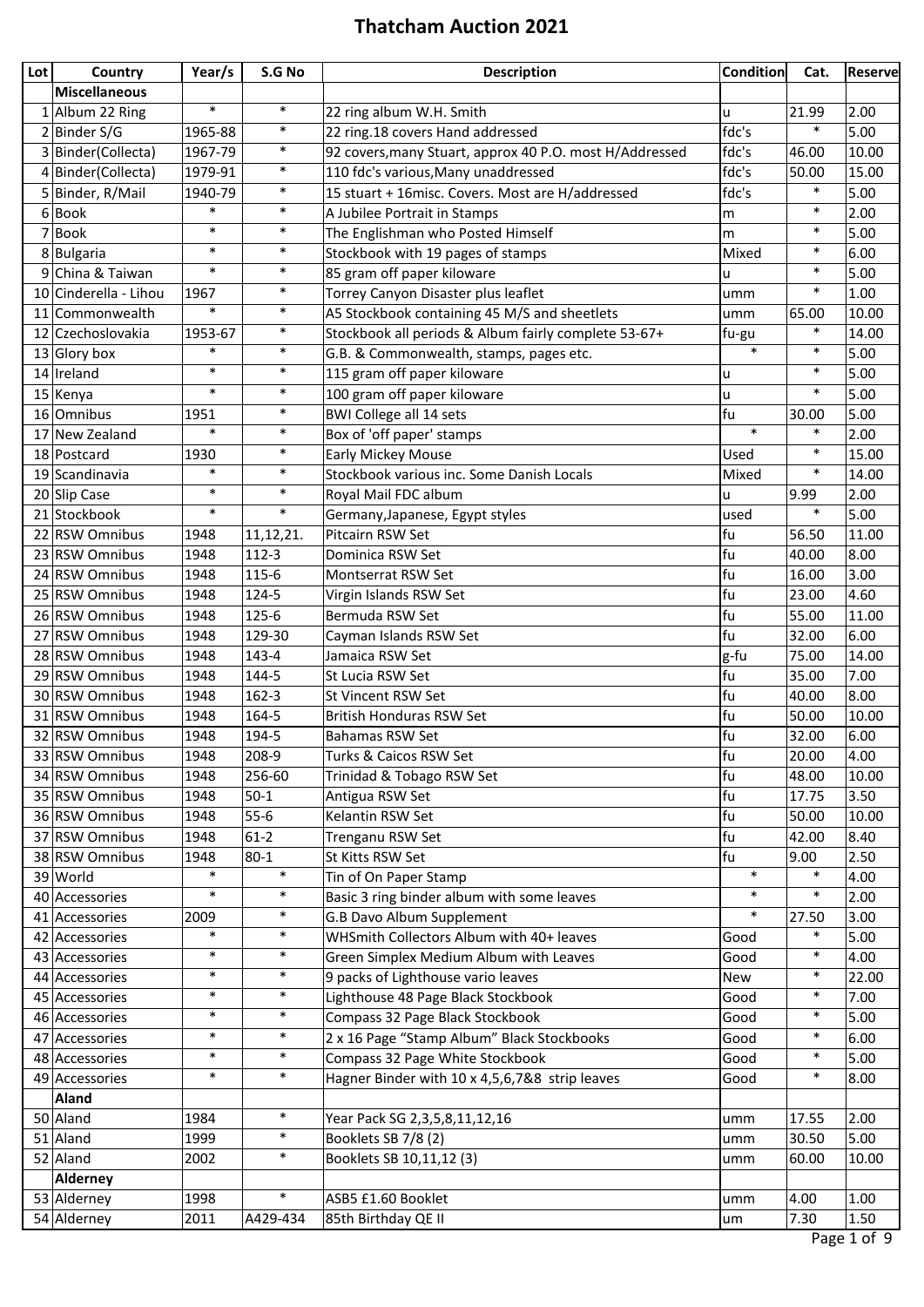| Lot | Country                 | Year/s  | S.G No    | <b>Description</b>                                     | <b>Condition</b> | Cat.   | <b>Reserve</b> |
|-----|-------------------------|---------|-----------|--------------------------------------------------------|------------------|--------|----------------|
|     | Australia               |         |           |                                                        |                  |        |                |
|     | 55 Australia            | 1913    | 3dw       | 3d Kangaroo 1st Wmk Inverted                           | fu-gu            | 80.00  | 20.00          |
|     | 56 Australia            | 2006    | ms2626    | 80th Birthday Prgs/pack +sg 2624 & 2625                | umm              | 13.50  | 2.50           |
|     | 57 Australia            | $\ast$  | $\ast$    | 105 gram off paper kiloware                            | u                | $\ast$ | 5.00           |
|     | 58 Australia            | 1978    | $\ast$    | A group of 7 printed covers featuring birds            | umm              | $\ast$ | 1.00           |
|     | 59 Australia            | 1978    | $\ast$    | A group of 7 printed covers featuring birds            | fdi              | $\ast$ | 1.20           |
|     | 60 Australia            | 1985    | 993-996   | Bicentenary - relics from shipwrecks                   | vfu              | 6.75   | 1.50           |
|     | 61 Australia            | 1986    | 1002-1007 | Bicentenary - Cook's voyage to New Holland             | vfu              | 10.00  | 2.20           |
|     | 62 Australia            | 1987    | 1093-1096 | Aboriginal Crafts                                      | umm              | 6.70   | 1.30           |
|     | 63 Australia            | 1988    | 1162-1164 | Panorama of Australia                                  | vfu              | 5.40   | 1.00           |
|     | 64 Australia            | 1992    | MS1337    | Australia Day 500th Anni Discovery of Ausrtralia       | umm              | 5.50   | 1.20           |
|     | 65 Australia            | 1995    | 1518-1519 | Opals                                                  | vfu              | 5.00   | 1.00           |
|     | 66 Australia            | 1995    | 1545-1548 | WWII Heroes [2nd series]                               | vfu              | 7.00   | 2.00           |
|     | 67 Australia            | 1996    | 1582-1585 | World Heritage Sites                                   | vfu              | 9.95   | 2.50           |
|     | Austria                 |         |           |                                                        |                  |        |                |
|     | 68 Austria              | 1910    | 223-236   | 80th Birthday                                          | um               | 94.00  | 20.00          |
|     | 69 Austria              | 1948    | 1098-1107 | Flowers                                                | fu               | 14.00  | 3.00           |
|     | 70 Austria              | 1925-27 | 568-588   | <b>New Currency</b>                                    | mm               | 90.00  | 15.00          |
|     | 71 Austria              | 1948    | 1145-1149 | 80th Anni Association of Creative Arts                 | umm              | 31.00  | 6.00           |
|     | <b>Azores</b>           |         |           |                                                        |                  |        |                |
|     | 72 Azores               | 1996    | MS557     | Lighthouse of Graciosa                                 | umm              | 4.30   | 1.00           |
|     | <b>B.A.T.</b>           |         |           |                                                        |                  |        |                |
|     | $73$ B.A.T.             | 1993    | 218-29    | FDC's Antarctic ships on 3 covers                      | fdc's            | 61.50  | 6.00           |
|     | <b>Bermuda</b>          |         |           |                                                        |                  |        |                |
|     | 74 Bermuda              | 1938    | 116       | 2s, Perf 14, Shade?                                    | mm               | 11.00  | 2.00           |
|     | <b>BIOT</b>             |         |           |                                                        |                  |        |                |
|     | 75 BIOT                 | 1968    | Jan-15    | Seychelles Overprint set                               | um               | 40.00  | 8.00           |
|     | <b>Botswana</b>         |         |           |                                                        |                  |        |                |
|     | 76 Botswana             | 1978    | 411-424   | Birds                                                  | fu               | 27.80  | 9.00           |
|     | 77 Botswana             | 1978    | 411-427   | Definitives Complete-Birds                             | umm              | 30.65  | 10.00          |
|     | 78 Botswana             | 1978    | 428-433   | Okavabgo Delta                                         | umm              | 1.65   | $1.00\,$       |
|     | 79 Botswana             | 1978    | 435-438   | Christmas-Flowers                                      | umm              | 2.85   | 1.00           |
|     | 80 Botswana             | 1979    | $\ast$    | SG 444-447, 449-451 Handicrafts & Rowland Hill Cent.   | umm              | 3.00   | 1.00           |
|     | 81 Botswana             | 1979    | 439-443   | <b>Water Development</b>                               | umm              | 1.00   | 1.00           |
|     | 82 Botswana             | 1980    | 462-467   | <b>Early Mining</b>                                    | umm              | 3.80   | 1.20           |
|     | 83 Botswana             | 1981    | MS485     | Insects minature sheet                                 | umm              | 3.00   | 1.00           |
|     | 84 Botswana             | 2004    | 1015-18   | Kuru art project + Brochure                            | umm              | 3.70   | 1.20           |
|     | 85 Botswana             | 2004    | 1019-22   | Traditional Life + Brochure                            | umm              | 5.75   | 1.90           |
|     | 86 Botswana             | 2004    | 1023-26   | World Post Day + Brochure                              | umm              | 5.05   | 1.70           |
|     | 87 Botswana             | 2004    | 1028-31   | <b>Christmas Flowers</b>                               | umm              | 4.90   | 1.60           |
|     | 88 Botswana             | 2004    | MS 1027   | First Sapoa Joint Issue - Birds                        | umm              | 7.00   | 2.30           |
|     | 89 Botswana             | 2005    | 1032-35   | <b>Historical Buildings + Brochure</b>                 | umm              | 4.90   | 1.60           |
|     | 90 Botswana             | 2005    | 1036-39   | Edible Crops + Brochure                                | umm              | 4.30   | 1.40           |
|     | 91 Botswana             | 2005    | 1040-43   | <b>Endangered Species-Black Footed Cat</b>             | umm              | 4.90   | 1.60           |
|     | 92 Botswana             | 2005    | MS 1044   | <b>Endangered Species- Minature Sheet</b>              | umm              | 7.00   | 2.30           |
|     | 93 Botswana             | 2006    | 1049-52   | Okavango Fish                                          | umm              | 3.50   | 1.20           |
|     | 94 Botswana             | 2006    | 1053-56   | <b>Tswana Cattle</b>                                   | umm              | 4.00   | 1.30           |
|     | 95 Botswana             | 2006    | 1057-60   | SG MS1061 40th Anniv. of Independence +Brochure        | umm              | 10.00  | 3.30           |
|     | 96 Botswana             | 2006    | 1062-65   | Christmas Trees                                        | umm              | 3.90   | 1.30           |
|     | 97 Botswana             | 2006    | 1066-69   | Kingfishers                                            | umm              | 3.25   | 1.10           |
|     | 98 Botswana             | 1979-80 | $\ast$    | SG 452-453, 458-461 Int. year of Child & Reptiles      | umm              | 2.20   | 1.00           |
|     | 99 Botswana             | 1979-80 | $\ast$    | SG 454-57 +472 Christmas-Fruit & World Tourism Conf.   | umm              | 1.55   | 1.00           |
|     | 100 Botswana            | 1980-81 | $\ast$    | SG468-471,477-478 Folktales/150th Anniv.of Von Stephan | umm              | 1.75   | 1.00           |
|     | <b>British Honduras</b> |         |           |                                                        |                  |        |                |
|     | 101 British Honduras    | 1891    | 60        | 24c Yellow and Blue                                    | mm               | 7.00   | 1.00           |
|     | 102 British Honduras    | 1949    | 166-71    | 150th Anniv Battle ST Georges in vertical pair(1 x UM) | Mint             | 12.00  | 3.00           |
|     | <b>Brunei</b>           |         |           |                                                        |                  |        |                |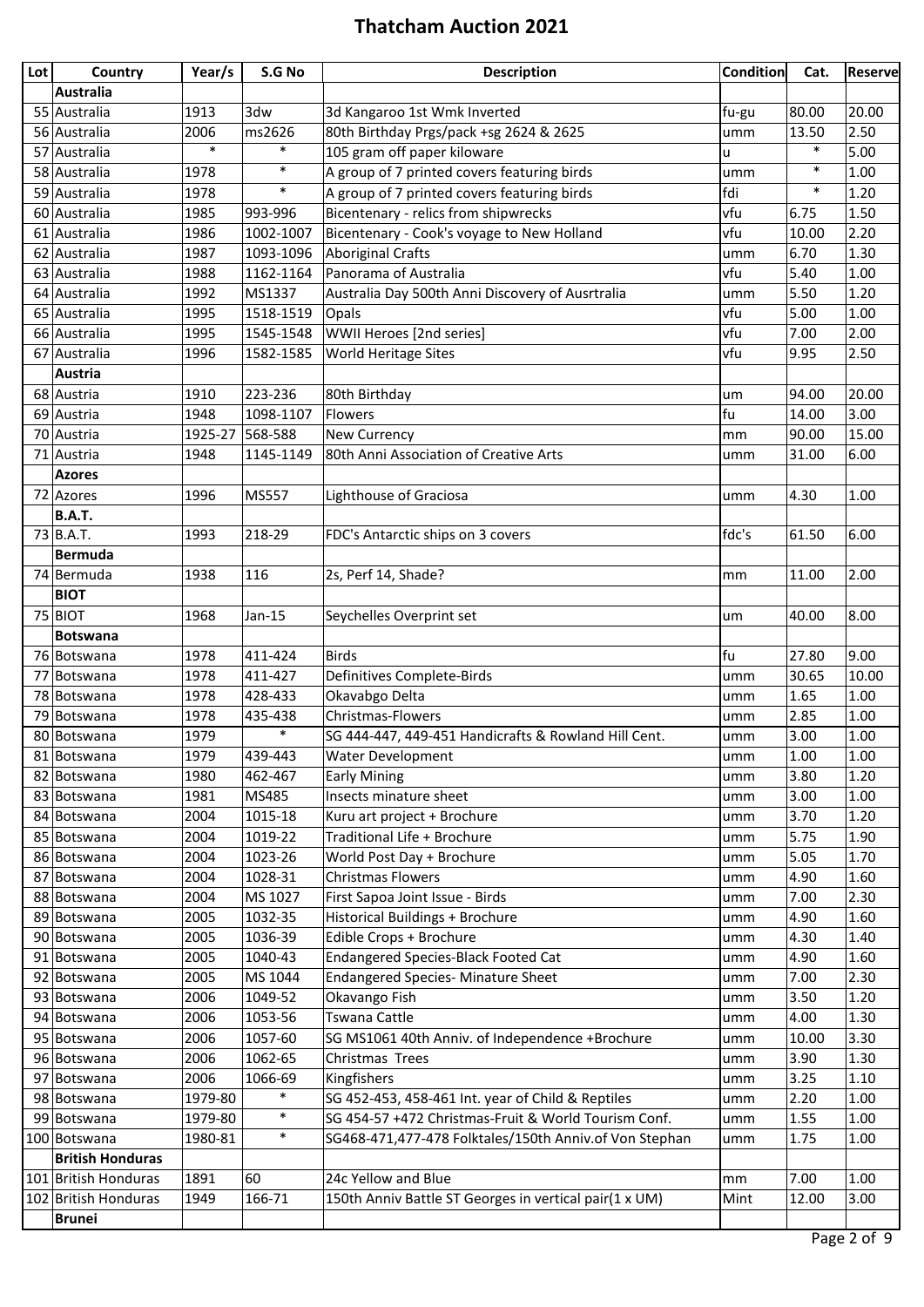| <b>Lot</b> | Country                    | Year/s  | S.G No    | <b>Description</b>                                       | <b>Condition</b> | Cat.     | <b>Reserve</b> |
|------------|----------------------------|---------|-----------|----------------------------------------------------------|------------------|----------|----------------|
|            | 103 Brunei                 | 1947    | 79-90     | Set to \$1 on cover                                      | fu               | 39.00    | 9.00           |
|            | Burma                      |         |           |                                                          |                  |          |                |
|            | $104$ Burma                | 1945    | 35-50     | Military Admin overprint set                             | Mint             | 7.00     | 2.00           |
|            | 105 Burma                  | 1946    | 51-63     | New colours set                                          | fu               | 120.00   | 20.00          |
|            | 106 Burma                  | 1947    | 68-82     | Interim Burmese Govt Overprint set                       | Mint             | 60.00    | 11.00          |
|            | $107$ Burma                | 1946-7  | 028-52    | Service Overprints (4 values missing)                    | Mint             | 225.00   | 30.00          |
|            | Canada                     |         |           |                                                          |                  |          |                |
|            | 108 Canada                 | 1935    | 341-51,55 | 1935 Definitive Set with Air Stamp                       | mm               | 114.00   | 22.00          |
|            | 109 Canada                 | 1952    | 442var    | Red Cross 4c misperforated                               | used             | $\ast$   | 5.00           |
|            | 110 Canada                 | 1962    | 527-543   | Set of 5mm + setof 4 coil stamps um                      |                  |          | 2.00           |
|            |                            |         |           |                                                          | m/um             | 19.00    |                |
|            | 111 Canada                 | 1991    | 1441-1444 | <b>Emergency Services</b>                                | vfu              | 9.00     | 2.00           |
|            | 112 Canada                 | 1992    | 1482-1486 | <b>Winter Olympics</b>                                   | vfu              | 7.50     | 1.80           |
|            | 113 Canada                 | 1992    | 1487-1490 | Int Youth Stamp Exhib - Views of Montreal                | vfu              | 10.00    | 2.00           |
|            | 114 Canada                 | 1992    | 1492-1496 | Canadian Rivers [series 2]                               | vfu              | 7.50     | 1.80           |
|            | 115 Canada                 | 1992    | 1505-1508 | <b>Folk Heroes</b>                                       | vfu              | 6.00     | 1.20           |
|            | 116 Canada                 | 1992    | 1509-1513 | 150th Anni Geological Survey of Canada                   | vfu              | 10.00    | 2.00           |
|            | 117 Canada                 | 1993    | 1516-1518 | 75th National Ice Hockey League                          | vfu              | 5.25     | 1.00           |
|            | 118 Canada                 | 1993    | 1529-1532 | Prominent Canadian Women                                 | vfu              | 6.00     | 1.20           |
|            | 119 Canada                 | 1993    | 1534-1538 | <b>Hand Crafted Textiles</b>                             | vfu              | 7.50     | 1.50           |
|            | 120 Canada                 | 1993    | 1540-1544 | <b>Historic Hotels</b>                                   | vfu              | 5.50     | 1.00           |
|            | 121 Canada                 | 1993    | 1558-1562 | Canadian Rivers [series 3]                               | vfu              | 5.50     | 1.00           |
|            | 122 Canada                 | 1993    | 1576-1579 | 50th Anni WWII [series 5]                                | vfu              | 9.00     | 2.20           |
|            | 123 Canada                 | 1994    | 1590-1595 | 15th Commonwealth Games                                  | vfu              | 5.25     | 1.00           |
|            | 124 Canada                 | 1994    | 1621-1624 | 50th Anni WWII [series 6]                                | vfu              | 10.00    | 2.50           |
|            | 125 Canada                 | 1995    | 1656-1660 | 50th Anni Arctic Institue                                | vfu              | 6.25     | 1.30           |
|            | 126 Canada                 | 1998    | 1779-1782 | Birds [series 3]                                         | vfu              | 5.00     | 1.20           |
|            | 127 Canada                 | 2002    | 2148-2152 | <b>Tourist Attractions [series 2]</b>                    | vfu              | 10.00    | 2.50           |
|            | 128 Canada                 | 2003    | 2210-2214 | <b>Tourist Attractions [series 3]</b>                    | vfu              | 10.00    | 2.50           |
|            | 129 Canada                 | 2004    | 2300-2302 | Christmas                                                | vfu              | 6.20     | 1.00           |
|            | 130 Canada                 | $\ast$  | $\ast$    | Stockbook of Blocks and a used accumulation              | Mixed            | $500+$   | 80.00          |
|            | 131 Canada                 | 1868-79 | $\ast$    | Various printings, 20 stamps, small heads                | u                | $\ast$   | 10.00          |
|            | 132 Canada                 | 1903-35 | $\ast$    | 175 various Remaindered on 11 leaves                     | umm              | $25.00+$ | 2.50           |
|            | 133 Canada                 | 1970    | 666       | Presentation Folder for Group of Seven artists           | umm              | N/A      | 1.00           |
|            | 134 Canada                 | 1976    | 836-837   | 11th Olympic Games                                       | fdc              | 9.00     | 2.00           |
|            | <b>Cape of Good Hope</b>   |         |           |                                                          |                  |          |                |
|            | 135 Cape of Good Hope 1864 |         | $\ast$    | Revenue stamps (8) to 5s                                 | fu               | 6.00     | 1.00           |
|            | Ceylon                     |         |           |                                                          |                  |          |                |
|            | 136 Ceylon                 | 1908    | 290       | x4 Vert Strip of four with side and top margin           | umm              | 40.00    | 8.00           |
|            | 137 Ceylon                 | 1910    | 292       | x6 2c brown-orange with side margin                      | umm              | 9.00     | 2.00           |
|            | 138 Ceylon                 | 1918    | 330       | x60 2c brown-orange war stamps with 3 sides              | umm              | 24.00    | 4.00           |
|            | $139$ Ceylon               | 1918    | 332       | x6 3c green war stamps with side and top margins         | umm              | 2.40     | 1.00           |
|            | 140 Ceylon                 | 1918    | 333       | x54 5c purple war stamp with 2 margins                   | umm              | 36.00    | 7.50           |
|            | $141$ Ceylon               | 1918    | 335       | x48 5c purple with1c overprint war stampWith side margin | umm              | 33.60    | 7.00           |
|            | $142$ Ceylon               | 1926    | 361       | x9 2c on 3c Grey                                         | umm              | 31.50    | 6.50           |
|            | <b>Ciskei</b>              |         |           |                                                          |                  |          |                |
|            | 143 Ciskei                 | 1988    | 141-44    | Poisonous Fungi                                          | umm              | 4.85     | 1.50           |
|            | 144 Ciskei                 | 1989    | $\ast$    | SG157-60, 145-48 Animal Drawn Transport & Dams           | umm              | 3.65     | 1.20           |
|            | 145 Ciskei                 | 1990    | 165-68    | Handmade Carpets                                         | umm              | 2.20     | 1.00           |
|            | 146 Ciskei                 | 1991    | 177-80    | Owls                                                     | umm              | 6.15     | 2.00           |
|            | 147 Ciskei                 | 1991    | 181-185   | Stamp Day D'ATAIDES letter of 1501                       | umm              | 3.50     | 1.20           |
|            | 148 Ciskei                 | 1991    | 186-200   | Definitives Complete-Solar System                        | umm              | 10.85    | 3.50           |
|            | 149 Ciskei                 | 1992    | 206-209   | <b>Cloud Formations</b>                                  | umm              | 2.35     | 1.00           |
|            | 150 Ciskei                 | 1993    | 222-226   | Navigators                                               | umm              | 5.65     | 1.80           |
|            | 151 Ciskei                 | 1993    | 227-231   | Cage Birds                                               | umm              | 4.00     | 1.30           |
|            | 152 Ciskei                 | 1988-89 | $\ast$    | SG137-40, 149-52 Citrus farming & Trout Hatcheries       | umm              | 3.55     | 1.20           |
|            | 153 Ciskei                 | 1989-90 | $\ast$    | SG 153-56, 161-64 Folklore Series 3 & 4                  | umm              | 2.80     | 1.00           |
|            | 154 Ciskei                 | 1990-92 | $\ast$    | SG 169-72,214-217 Ploughs & Agricultural Tools           | umm              | 5.15     | 1.70           |
|            |                            |         |           |                                                          |                  |          |                |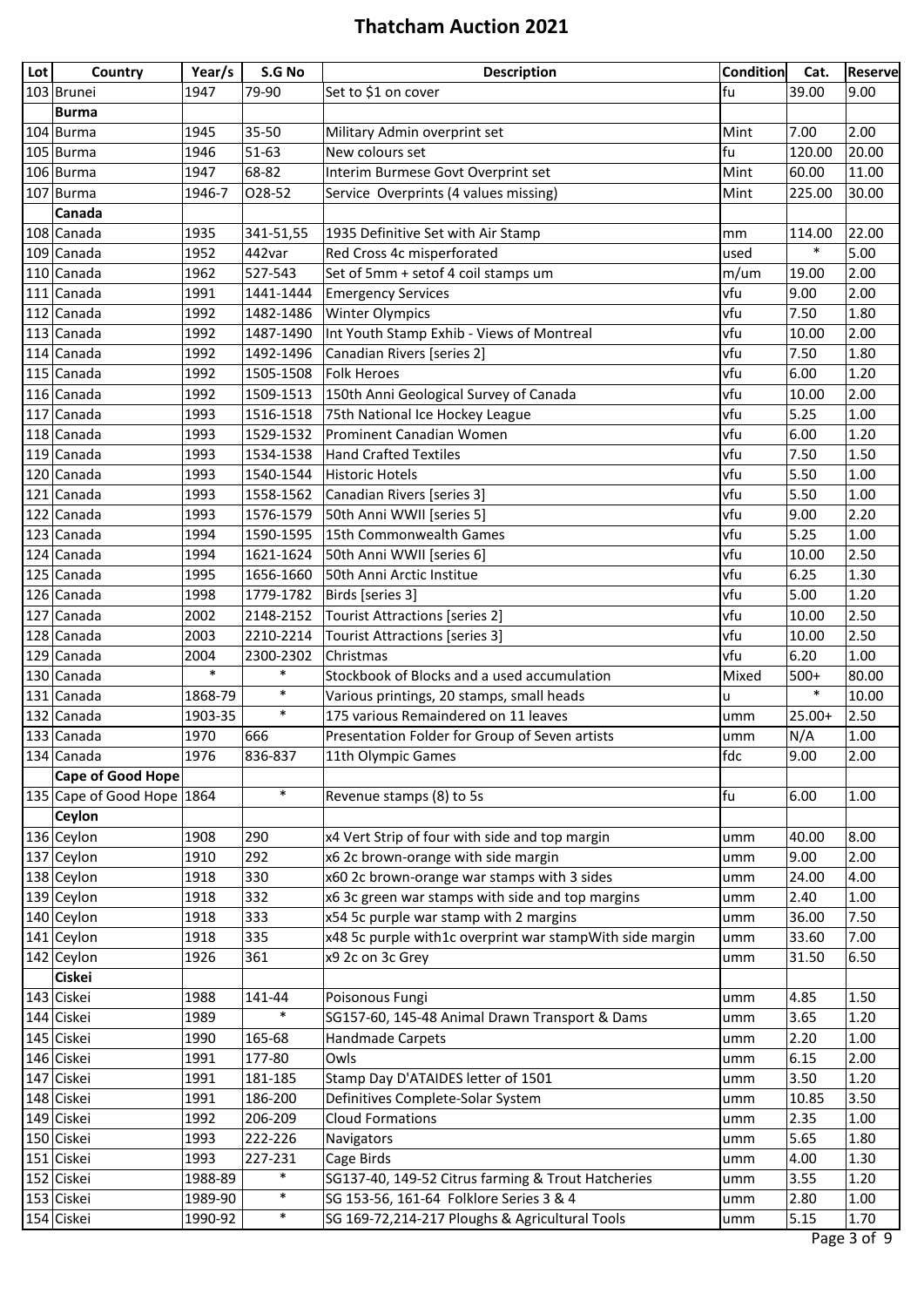| $\ast$<br>155 Ciskei<br>5.50<br>1990-92<br>SG 173-76, 218-221 Prickly Pears & Hotels<br>1.80<br>umm<br><b>Dominica</b><br>1938<br>99-109<br>GVI Set to 10/-<br>75.00<br>16.00<br>156 Dominica<br>Mint<br><b>Dubai</b><br>157 Dubai<br>6.00<br>1.00<br>1969<br>329-336<br>Fish<br>vfu<br><b>East Germany</b><br>1948<br>158 East Germany<br>R33-48<br>(Less R41)<br>60.00<br>10.00<br>m<br>Ethiopia<br>$\ast$<br>159 Ethiopia<br>1965-74<br>19.00<br>44 First day Covers<br>Good<br>GU<br><b>Falkland Islands</b><br>160 Falkland Islands<br>24.00<br>1955-68<br>187-249<br>Selection on pages<br>168.00<br>mm<br>FDC's 150th Anniversary of British Admin.<br>161 Falkland Islands<br>1983<br>439-49<br>fdc's<br>11.60<br>1.20<br>162 Falkland Islands<br>FDC's Insects and Spiders<br>fdc's<br>2.00<br>1984<br>469a-83a<br>20.00<br>Faridkot<br>163 Faridkot<br>fu<br>2.00<br>1887<br>8<br>21.00<br>4a olive green<br><b>Faroe Islands</b><br>164 Faroe Islands<br>MS238<br>Lost Musicians of Nordic House<br>8.00<br>2.00<br>1993<br>umm<br>Fiji<br>$165$ Fiji<br>6.00<br>1979<br>564-7<br>Endangered Species-blocks with Questa etc. (Margin mt)<br>40.00<br>um<br><b>G. of St Vincent</b><br>$\ast$<br>166 G. of St Vincent<br>fdc<br>1.00<br>1978<br>4 FDC's featuring gutter pairs of Bird & Egg definitives<br>Various<br><b>Great Britain</b><br><b>Bf 11</b><br>fu<br>2.50<br>$167$ G.B.<br>1860<br>Revenue Life Policy 1s<br>15.00<br>$168$ G.B.<br>fu<br>15.00<br>1863<br>79-80<br>140.00<br>4d wing margin<br>$169$ G.B.<br>fu<br>1865<br>93-94<br>Pair Plate 10<br>20.00<br>300.00<br>$170$ G.B.<br>15.00<br>1865<br>93-94<br>Pair Plate 13<br>fu<br>150.00<br>$171$ G.B.<br>fu<br>12.00<br>1867<br>96<br>Plate 5. Wing margin<br>140.00<br>$172$ G.B.<br>Plates 5,6,7,9,10. All wing margins<br>15.00<br>1867<br>103<br>430.00<br>u<br>$173$ G.B.<br>1867<br>110<br>9d Straw wing margin-slight foxing<br>325.00<br>20.00<br>u<br>$174$ G.B.<br>1867<br>118<br>2s Dull blue-Slight foxing<br>225.00<br>10.00<br>u<br>$175$ G.B.<br><b>Bf 35</b><br>fu<br>1872<br>Revenue Life Policy 1d<br>3.50<br>15.00<br>176 G.B.<br><b>Bf 37</b><br>fu<br>1872<br>Revenue Life Policy 6d<br>15.00<br>3.50<br>$177$ G.B.<br>5.00<br>1872<br><b>Bf 42</b><br>Revenue Life Policy 10s<br>fu<br>25.00<br>$178$ G.B.<br>1883<br>1/2d Slate blue<br>$1.00\,$<br>187<br>10.00<br>u<br>2.00<br>$179$ G.B.<br>2½d lilac<br>1883<br>190<br>20.00<br>u<br>fu<br>$180$ G.B.<br>1883<br>Bf 5<br>Revenue Mayors Court 2s<br>7.50<br>2.50<br>$181$ G.B.<br>plus SG 200 1/2d, 11/2d, 2d<br>1887<br>2.00<br>197-198,<br>24.00<br>u<br>$182$ G.B.<br>plus SG 205. 21/2d, 3d, 4d<br>1887<br>201-202<br>2.50<br>28.00<br>u<br>$183$ G.B.<br>4½d, 5d<br>5.00<br>1887<br>206-207a<br>60.00<br>u<br>6.00<br>184 G.B.<br>1887<br>208-209<br>63.00<br>6d, 9d.<br>u<br>$185$ G.B.<br>1887<br>210-211<br>10d, 1/-<br>125.00<br>10.00<br>u<br>$186$ G.B.<br>plus SG 291. 11/2d, 2d, 21/2d (lowest cv) (2+21/2d withcd's)<br>fu<br>1902<br>6.00<br>223,231,<br>64.00<br>187 G.B.<br>1902<br>plus SG 286 3d, 4d, 4d with cds<br>fu<br>68.00<br>7.00<br>232.236,<br>$188$ G.B.<br>fu<br>Plus 249 5d, 6d, 7d. (6d & 7d dated)<br>7.00<br>1902<br>243,245,<br>66.00<br>1/- Green and carmine<br>fu<br>189 G.B.<br>1911<br>314<br>35.00<br>4.00<br>$\ast$<br>2x2d,2x21/2,3d,4d,5d,6d,9d agate, 10d,1/- (11) (CW Cypher)<br>$190$ G.B.<br>1912<br>59.00<br>6.00<br>u<br>fu<br>$191$ G.B.<br>2/6d BW Seahorse<br>10.00<br>1918<br>414<br>75.00<br>$192$ G.B.<br>1918<br>416<br>$5/-$<br><b>BW Seahorse</b><br>fu<br>15.00<br>135.00<br>1d,1½d Empire Exhibition<br>$193$ G.B.<br>fu<br>1924<br>430-431<br>25.00<br>3.00<br>194 G.B.<br>10d photogravure Strip of 3<br>6.00<br>1936<br>448<br>30.00<br>gu<br>195 G.B.<br>1967<br>762<br>£1 marginal<br>1.00<br>7.50<br>umm<br>Set of 4<br>fu<br>196 G.B.<br>1969<br>787-790<br>8.50<br>1.50<br>$\ast$<br>$197$ G.B.<br>fdc<br>1976<br>William Caxton British Printing Gutter Pairs [2]<br>1.00<br>1014-1017<br>$\ast$<br>$198$ G.B.<br>1977<br>1022-1025<br><b>Racket Sports Gutter Pairs</b><br>fdc<br>1.00<br>$\ast$<br>199 G.B.<br>1.00<br>1977<br>Twelve Days of Christmas Gutter Pairs [2]<br>fdc<br>1044-1049<br>200 G.B.<br>$\ast$<br>FR1-32<br>Post Office Experiment<br>6.00<br>1984<br>umm<br>201 G.B.<br>Safety at Sea Gutter Pairs<br>$\ast$<br>1985<br>1286-1289<br>1.00<br>fdc<br>$\overline{1}$ | Lot | Country | Year/s | S.G No | <b>Description</b> | <b>Condition</b> | Cat. | Reserve |
|-----------------------------------------------------------------------------------------------------------------------------------------------------------------------------------------------------------------------------------------------------------------------------------------------------------------------------------------------------------------------------------------------------------------------------------------------------------------------------------------------------------------------------------------------------------------------------------------------------------------------------------------------------------------------------------------------------------------------------------------------------------------------------------------------------------------------------------------------------------------------------------------------------------------------------------------------------------------------------------------------------------------------------------------------------------------------------------------------------------------------------------------------------------------------------------------------------------------------------------------------------------------------------------------------------------------------------------------------------------------------------------------------------------------------------------------------------------------------------------------------------------------------------------------------------------------------------------------------------------------------------------------------------------------------------------------------------------------------------------------------------------------------------------------------------------------------------------------------------------------------------------------------------------------------------------------------------------------------------------------------------------------------------------------------------------------------------------------------------------------------------------------------------------------------------------------------------------------------------------------------------------------------------------------------------------------------------------------------------------------------------------------------------------------------------------------------------------------------------------------------------------------------------------------------------------------------------------------------------------------------------------------------------------------------------------------------------------------------------------------------------------------------------------------------------------------------------------------------------------------------------------------------------------------------------------------------------------------------------------------------------------------------------------------------------------------------------------------------------------------------------------------------------------------------------------------------------------------------------------------------------------------------------------------------------------------------------------------------------------------------------------------------------------------------------------------------------------------------------------------------------------------------------------------------------------------------------------------------------------------------------------------------------------------------------------------------------------------------------------------------------------------------------------------------------------------------------------------------------------------------------------------------------------------------------------------------------------------------------------------------------------------------------------------------------------------------------------------------------------------------------------------------------------------------------------------------------------------------------------------------------------------------------------------------------------------------------------------------------------------------------------------------------------------------------|-----|---------|--------|--------|--------------------|------------------|------|---------|
|                                                                                                                                                                                                                                                                                                                                                                                                                                                                                                                                                                                                                                                                                                                                                                                                                                                                                                                                                                                                                                                                                                                                                                                                                                                                                                                                                                                                                                                                                                                                                                                                                                                                                                                                                                                                                                                                                                                                                                                                                                                                                                                                                                                                                                                                                                                                                                                                                                                                                                                                                                                                                                                                                                                                                                                                                                                                                                                                                                                                                                                                                                                                                                                                                                                                                                                                                                                                                                                                                                                                                                                                                                                                                                                                                                                                                                                                                                                                                                                                                                                                                                                                                                                                                                                                                                                                                                                                                             |     |         |        |        |                    |                  |      |         |
|                                                                                                                                                                                                                                                                                                                                                                                                                                                                                                                                                                                                                                                                                                                                                                                                                                                                                                                                                                                                                                                                                                                                                                                                                                                                                                                                                                                                                                                                                                                                                                                                                                                                                                                                                                                                                                                                                                                                                                                                                                                                                                                                                                                                                                                                                                                                                                                                                                                                                                                                                                                                                                                                                                                                                                                                                                                                                                                                                                                                                                                                                                                                                                                                                                                                                                                                                                                                                                                                                                                                                                                                                                                                                                                                                                                                                                                                                                                                                                                                                                                                                                                                                                                                                                                                                                                                                                                                                             |     |         |        |        |                    |                  |      |         |
|                                                                                                                                                                                                                                                                                                                                                                                                                                                                                                                                                                                                                                                                                                                                                                                                                                                                                                                                                                                                                                                                                                                                                                                                                                                                                                                                                                                                                                                                                                                                                                                                                                                                                                                                                                                                                                                                                                                                                                                                                                                                                                                                                                                                                                                                                                                                                                                                                                                                                                                                                                                                                                                                                                                                                                                                                                                                                                                                                                                                                                                                                                                                                                                                                                                                                                                                                                                                                                                                                                                                                                                                                                                                                                                                                                                                                                                                                                                                                                                                                                                                                                                                                                                                                                                                                                                                                                                                                             |     |         |        |        |                    |                  |      |         |
|                                                                                                                                                                                                                                                                                                                                                                                                                                                                                                                                                                                                                                                                                                                                                                                                                                                                                                                                                                                                                                                                                                                                                                                                                                                                                                                                                                                                                                                                                                                                                                                                                                                                                                                                                                                                                                                                                                                                                                                                                                                                                                                                                                                                                                                                                                                                                                                                                                                                                                                                                                                                                                                                                                                                                                                                                                                                                                                                                                                                                                                                                                                                                                                                                                                                                                                                                                                                                                                                                                                                                                                                                                                                                                                                                                                                                                                                                                                                                                                                                                                                                                                                                                                                                                                                                                                                                                                                                             |     |         |        |        |                    |                  |      |         |
|                                                                                                                                                                                                                                                                                                                                                                                                                                                                                                                                                                                                                                                                                                                                                                                                                                                                                                                                                                                                                                                                                                                                                                                                                                                                                                                                                                                                                                                                                                                                                                                                                                                                                                                                                                                                                                                                                                                                                                                                                                                                                                                                                                                                                                                                                                                                                                                                                                                                                                                                                                                                                                                                                                                                                                                                                                                                                                                                                                                                                                                                                                                                                                                                                                                                                                                                                                                                                                                                                                                                                                                                                                                                                                                                                                                                                                                                                                                                                                                                                                                                                                                                                                                                                                                                                                                                                                                                                             |     |         |        |        |                    |                  |      |         |
|                                                                                                                                                                                                                                                                                                                                                                                                                                                                                                                                                                                                                                                                                                                                                                                                                                                                                                                                                                                                                                                                                                                                                                                                                                                                                                                                                                                                                                                                                                                                                                                                                                                                                                                                                                                                                                                                                                                                                                                                                                                                                                                                                                                                                                                                                                                                                                                                                                                                                                                                                                                                                                                                                                                                                                                                                                                                                                                                                                                                                                                                                                                                                                                                                                                                                                                                                                                                                                                                                                                                                                                                                                                                                                                                                                                                                                                                                                                                                                                                                                                                                                                                                                                                                                                                                                                                                                                                                             |     |         |        |        |                    |                  |      |         |
|                                                                                                                                                                                                                                                                                                                                                                                                                                                                                                                                                                                                                                                                                                                                                                                                                                                                                                                                                                                                                                                                                                                                                                                                                                                                                                                                                                                                                                                                                                                                                                                                                                                                                                                                                                                                                                                                                                                                                                                                                                                                                                                                                                                                                                                                                                                                                                                                                                                                                                                                                                                                                                                                                                                                                                                                                                                                                                                                                                                                                                                                                                                                                                                                                                                                                                                                                                                                                                                                                                                                                                                                                                                                                                                                                                                                                                                                                                                                                                                                                                                                                                                                                                                                                                                                                                                                                                                                                             |     |         |        |        |                    |                  |      |         |
|                                                                                                                                                                                                                                                                                                                                                                                                                                                                                                                                                                                                                                                                                                                                                                                                                                                                                                                                                                                                                                                                                                                                                                                                                                                                                                                                                                                                                                                                                                                                                                                                                                                                                                                                                                                                                                                                                                                                                                                                                                                                                                                                                                                                                                                                                                                                                                                                                                                                                                                                                                                                                                                                                                                                                                                                                                                                                                                                                                                                                                                                                                                                                                                                                                                                                                                                                                                                                                                                                                                                                                                                                                                                                                                                                                                                                                                                                                                                                                                                                                                                                                                                                                                                                                                                                                                                                                                                                             |     |         |        |        |                    |                  |      |         |
|                                                                                                                                                                                                                                                                                                                                                                                                                                                                                                                                                                                                                                                                                                                                                                                                                                                                                                                                                                                                                                                                                                                                                                                                                                                                                                                                                                                                                                                                                                                                                                                                                                                                                                                                                                                                                                                                                                                                                                                                                                                                                                                                                                                                                                                                                                                                                                                                                                                                                                                                                                                                                                                                                                                                                                                                                                                                                                                                                                                                                                                                                                                                                                                                                                                                                                                                                                                                                                                                                                                                                                                                                                                                                                                                                                                                                                                                                                                                                                                                                                                                                                                                                                                                                                                                                                                                                                                                                             |     |         |        |        |                    |                  |      |         |
|                                                                                                                                                                                                                                                                                                                                                                                                                                                                                                                                                                                                                                                                                                                                                                                                                                                                                                                                                                                                                                                                                                                                                                                                                                                                                                                                                                                                                                                                                                                                                                                                                                                                                                                                                                                                                                                                                                                                                                                                                                                                                                                                                                                                                                                                                                                                                                                                                                                                                                                                                                                                                                                                                                                                                                                                                                                                                                                                                                                                                                                                                                                                                                                                                                                                                                                                                                                                                                                                                                                                                                                                                                                                                                                                                                                                                                                                                                                                                                                                                                                                                                                                                                                                                                                                                                                                                                                                                             |     |         |        |        |                    |                  |      |         |
|                                                                                                                                                                                                                                                                                                                                                                                                                                                                                                                                                                                                                                                                                                                                                                                                                                                                                                                                                                                                                                                                                                                                                                                                                                                                                                                                                                                                                                                                                                                                                                                                                                                                                                                                                                                                                                                                                                                                                                                                                                                                                                                                                                                                                                                                                                                                                                                                                                                                                                                                                                                                                                                                                                                                                                                                                                                                                                                                                                                                                                                                                                                                                                                                                                                                                                                                                                                                                                                                                                                                                                                                                                                                                                                                                                                                                                                                                                                                                                                                                                                                                                                                                                                                                                                                                                                                                                                                                             |     |         |        |        |                    |                  |      |         |
|                                                                                                                                                                                                                                                                                                                                                                                                                                                                                                                                                                                                                                                                                                                                                                                                                                                                                                                                                                                                                                                                                                                                                                                                                                                                                                                                                                                                                                                                                                                                                                                                                                                                                                                                                                                                                                                                                                                                                                                                                                                                                                                                                                                                                                                                                                                                                                                                                                                                                                                                                                                                                                                                                                                                                                                                                                                                                                                                                                                                                                                                                                                                                                                                                                                                                                                                                                                                                                                                                                                                                                                                                                                                                                                                                                                                                                                                                                                                                                                                                                                                                                                                                                                                                                                                                                                                                                                                                             |     |         |        |        |                    |                  |      |         |
|                                                                                                                                                                                                                                                                                                                                                                                                                                                                                                                                                                                                                                                                                                                                                                                                                                                                                                                                                                                                                                                                                                                                                                                                                                                                                                                                                                                                                                                                                                                                                                                                                                                                                                                                                                                                                                                                                                                                                                                                                                                                                                                                                                                                                                                                                                                                                                                                                                                                                                                                                                                                                                                                                                                                                                                                                                                                                                                                                                                                                                                                                                                                                                                                                                                                                                                                                                                                                                                                                                                                                                                                                                                                                                                                                                                                                                                                                                                                                                                                                                                                                                                                                                                                                                                                                                                                                                                                                             |     |         |        |        |                    |                  |      |         |
|                                                                                                                                                                                                                                                                                                                                                                                                                                                                                                                                                                                                                                                                                                                                                                                                                                                                                                                                                                                                                                                                                                                                                                                                                                                                                                                                                                                                                                                                                                                                                                                                                                                                                                                                                                                                                                                                                                                                                                                                                                                                                                                                                                                                                                                                                                                                                                                                                                                                                                                                                                                                                                                                                                                                                                                                                                                                                                                                                                                                                                                                                                                                                                                                                                                                                                                                                                                                                                                                                                                                                                                                                                                                                                                                                                                                                                                                                                                                                                                                                                                                                                                                                                                                                                                                                                                                                                                                                             |     |         |        |        |                    |                  |      |         |
|                                                                                                                                                                                                                                                                                                                                                                                                                                                                                                                                                                                                                                                                                                                                                                                                                                                                                                                                                                                                                                                                                                                                                                                                                                                                                                                                                                                                                                                                                                                                                                                                                                                                                                                                                                                                                                                                                                                                                                                                                                                                                                                                                                                                                                                                                                                                                                                                                                                                                                                                                                                                                                                                                                                                                                                                                                                                                                                                                                                                                                                                                                                                                                                                                                                                                                                                                                                                                                                                                                                                                                                                                                                                                                                                                                                                                                                                                                                                                                                                                                                                                                                                                                                                                                                                                                                                                                                                                             |     |         |        |        |                    |                  |      |         |
|                                                                                                                                                                                                                                                                                                                                                                                                                                                                                                                                                                                                                                                                                                                                                                                                                                                                                                                                                                                                                                                                                                                                                                                                                                                                                                                                                                                                                                                                                                                                                                                                                                                                                                                                                                                                                                                                                                                                                                                                                                                                                                                                                                                                                                                                                                                                                                                                                                                                                                                                                                                                                                                                                                                                                                                                                                                                                                                                                                                                                                                                                                                                                                                                                                                                                                                                                                                                                                                                                                                                                                                                                                                                                                                                                                                                                                                                                                                                                                                                                                                                                                                                                                                                                                                                                                                                                                                                                             |     |         |        |        |                    |                  |      |         |
|                                                                                                                                                                                                                                                                                                                                                                                                                                                                                                                                                                                                                                                                                                                                                                                                                                                                                                                                                                                                                                                                                                                                                                                                                                                                                                                                                                                                                                                                                                                                                                                                                                                                                                                                                                                                                                                                                                                                                                                                                                                                                                                                                                                                                                                                                                                                                                                                                                                                                                                                                                                                                                                                                                                                                                                                                                                                                                                                                                                                                                                                                                                                                                                                                                                                                                                                                                                                                                                                                                                                                                                                                                                                                                                                                                                                                                                                                                                                                                                                                                                                                                                                                                                                                                                                                                                                                                                                                             |     |         |        |        |                    |                  |      |         |
|                                                                                                                                                                                                                                                                                                                                                                                                                                                                                                                                                                                                                                                                                                                                                                                                                                                                                                                                                                                                                                                                                                                                                                                                                                                                                                                                                                                                                                                                                                                                                                                                                                                                                                                                                                                                                                                                                                                                                                                                                                                                                                                                                                                                                                                                                                                                                                                                                                                                                                                                                                                                                                                                                                                                                                                                                                                                                                                                                                                                                                                                                                                                                                                                                                                                                                                                                                                                                                                                                                                                                                                                                                                                                                                                                                                                                                                                                                                                                                                                                                                                                                                                                                                                                                                                                                                                                                                                                             |     |         |        |        |                    |                  |      |         |
|                                                                                                                                                                                                                                                                                                                                                                                                                                                                                                                                                                                                                                                                                                                                                                                                                                                                                                                                                                                                                                                                                                                                                                                                                                                                                                                                                                                                                                                                                                                                                                                                                                                                                                                                                                                                                                                                                                                                                                                                                                                                                                                                                                                                                                                                                                                                                                                                                                                                                                                                                                                                                                                                                                                                                                                                                                                                                                                                                                                                                                                                                                                                                                                                                                                                                                                                                                                                                                                                                                                                                                                                                                                                                                                                                                                                                                                                                                                                                                                                                                                                                                                                                                                                                                                                                                                                                                                                                             |     |         |        |        |                    |                  |      |         |
|                                                                                                                                                                                                                                                                                                                                                                                                                                                                                                                                                                                                                                                                                                                                                                                                                                                                                                                                                                                                                                                                                                                                                                                                                                                                                                                                                                                                                                                                                                                                                                                                                                                                                                                                                                                                                                                                                                                                                                                                                                                                                                                                                                                                                                                                                                                                                                                                                                                                                                                                                                                                                                                                                                                                                                                                                                                                                                                                                                                                                                                                                                                                                                                                                                                                                                                                                                                                                                                                                                                                                                                                                                                                                                                                                                                                                                                                                                                                                                                                                                                                                                                                                                                                                                                                                                                                                                                                                             |     |         |        |        |                    |                  |      |         |
|                                                                                                                                                                                                                                                                                                                                                                                                                                                                                                                                                                                                                                                                                                                                                                                                                                                                                                                                                                                                                                                                                                                                                                                                                                                                                                                                                                                                                                                                                                                                                                                                                                                                                                                                                                                                                                                                                                                                                                                                                                                                                                                                                                                                                                                                                                                                                                                                                                                                                                                                                                                                                                                                                                                                                                                                                                                                                                                                                                                                                                                                                                                                                                                                                                                                                                                                                                                                                                                                                                                                                                                                                                                                                                                                                                                                                                                                                                                                                                                                                                                                                                                                                                                                                                                                                                                                                                                                                             |     |         |        |        |                    |                  |      |         |
|                                                                                                                                                                                                                                                                                                                                                                                                                                                                                                                                                                                                                                                                                                                                                                                                                                                                                                                                                                                                                                                                                                                                                                                                                                                                                                                                                                                                                                                                                                                                                                                                                                                                                                                                                                                                                                                                                                                                                                                                                                                                                                                                                                                                                                                                                                                                                                                                                                                                                                                                                                                                                                                                                                                                                                                                                                                                                                                                                                                                                                                                                                                                                                                                                                                                                                                                                                                                                                                                                                                                                                                                                                                                                                                                                                                                                                                                                                                                                                                                                                                                                                                                                                                                                                                                                                                                                                                                                             |     |         |        |        |                    |                  |      |         |
|                                                                                                                                                                                                                                                                                                                                                                                                                                                                                                                                                                                                                                                                                                                                                                                                                                                                                                                                                                                                                                                                                                                                                                                                                                                                                                                                                                                                                                                                                                                                                                                                                                                                                                                                                                                                                                                                                                                                                                                                                                                                                                                                                                                                                                                                                                                                                                                                                                                                                                                                                                                                                                                                                                                                                                                                                                                                                                                                                                                                                                                                                                                                                                                                                                                                                                                                                                                                                                                                                                                                                                                                                                                                                                                                                                                                                                                                                                                                                                                                                                                                                                                                                                                                                                                                                                                                                                                                                             |     |         |        |        |                    |                  |      |         |
|                                                                                                                                                                                                                                                                                                                                                                                                                                                                                                                                                                                                                                                                                                                                                                                                                                                                                                                                                                                                                                                                                                                                                                                                                                                                                                                                                                                                                                                                                                                                                                                                                                                                                                                                                                                                                                                                                                                                                                                                                                                                                                                                                                                                                                                                                                                                                                                                                                                                                                                                                                                                                                                                                                                                                                                                                                                                                                                                                                                                                                                                                                                                                                                                                                                                                                                                                                                                                                                                                                                                                                                                                                                                                                                                                                                                                                                                                                                                                                                                                                                                                                                                                                                                                                                                                                                                                                                                                             |     |         |        |        |                    |                  |      |         |
|                                                                                                                                                                                                                                                                                                                                                                                                                                                                                                                                                                                                                                                                                                                                                                                                                                                                                                                                                                                                                                                                                                                                                                                                                                                                                                                                                                                                                                                                                                                                                                                                                                                                                                                                                                                                                                                                                                                                                                                                                                                                                                                                                                                                                                                                                                                                                                                                                                                                                                                                                                                                                                                                                                                                                                                                                                                                                                                                                                                                                                                                                                                                                                                                                                                                                                                                                                                                                                                                                                                                                                                                                                                                                                                                                                                                                                                                                                                                                                                                                                                                                                                                                                                                                                                                                                                                                                                                                             |     |         |        |        |                    |                  |      |         |
|                                                                                                                                                                                                                                                                                                                                                                                                                                                                                                                                                                                                                                                                                                                                                                                                                                                                                                                                                                                                                                                                                                                                                                                                                                                                                                                                                                                                                                                                                                                                                                                                                                                                                                                                                                                                                                                                                                                                                                                                                                                                                                                                                                                                                                                                                                                                                                                                                                                                                                                                                                                                                                                                                                                                                                                                                                                                                                                                                                                                                                                                                                                                                                                                                                                                                                                                                                                                                                                                                                                                                                                                                                                                                                                                                                                                                                                                                                                                                                                                                                                                                                                                                                                                                                                                                                                                                                                                                             |     |         |        |        |                    |                  |      |         |
|                                                                                                                                                                                                                                                                                                                                                                                                                                                                                                                                                                                                                                                                                                                                                                                                                                                                                                                                                                                                                                                                                                                                                                                                                                                                                                                                                                                                                                                                                                                                                                                                                                                                                                                                                                                                                                                                                                                                                                                                                                                                                                                                                                                                                                                                                                                                                                                                                                                                                                                                                                                                                                                                                                                                                                                                                                                                                                                                                                                                                                                                                                                                                                                                                                                                                                                                                                                                                                                                                                                                                                                                                                                                                                                                                                                                                                                                                                                                                                                                                                                                                                                                                                                                                                                                                                                                                                                                                             |     |         |        |        |                    |                  |      |         |
|                                                                                                                                                                                                                                                                                                                                                                                                                                                                                                                                                                                                                                                                                                                                                                                                                                                                                                                                                                                                                                                                                                                                                                                                                                                                                                                                                                                                                                                                                                                                                                                                                                                                                                                                                                                                                                                                                                                                                                                                                                                                                                                                                                                                                                                                                                                                                                                                                                                                                                                                                                                                                                                                                                                                                                                                                                                                                                                                                                                                                                                                                                                                                                                                                                                                                                                                                                                                                                                                                                                                                                                                                                                                                                                                                                                                                                                                                                                                                                                                                                                                                                                                                                                                                                                                                                                                                                                                                             |     |         |        |        |                    |                  |      |         |
|                                                                                                                                                                                                                                                                                                                                                                                                                                                                                                                                                                                                                                                                                                                                                                                                                                                                                                                                                                                                                                                                                                                                                                                                                                                                                                                                                                                                                                                                                                                                                                                                                                                                                                                                                                                                                                                                                                                                                                                                                                                                                                                                                                                                                                                                                                                                                                                                                                                                                                                                                                                                                                                                                                                                                                                                                                                                                                                                                                                                                                                                                                                                                                                                                                                                                                                                                                                                                                                                                                                                                                                                                                                                                                                                                                                                                                                                                                                                                                                                                                                                                                                                                                                                                                                                                                                                                                                                                             |     |         |        |        |                    |                  |      |         |
|                                                                                                                                                                                                                                                                                                                                                                                                                                                                                                                                                                                                                                                                                                                                                                                                                                                                                                                                                                                                                                                                                                                                                                                                                                                                                                                                                                                                                                                                                                                                                                                                                                                                                                                                                                                                                                                                                                                                                                                                                                                                                                                                                                                                                                                                                                                                                                                                                                                                                                                                                                                                                                                                                                                                                                                                                                                                                                                                                                                                                                                                                                                                                                                                                                                                                                                                                                                                                                                                                                                                                                                                                                                                                                                                                                                                                                                                                                                                                                                                                                                                                                                                                                                                                                                                                                                                                                                                                             |     |         |        |        |                    |                  |      |         |
|                                                                                                                                                                                                                                                                                                                                                                                                                                                                                                                                                                                                                                                                                                                                                                                                                                                                                                                                                                                                                                                                                                                                                                                                                                                                                                                                                                                                                                                                                                                                                                                                                                                                                                                                                                                                                                                                                                                                                                                                                                                                                                                                                                                                                                                                                                                                                                                                                                                                                                                                                                                                                                                                                                                                                                                                                                                                                                                                                                                                                                                                                                                                                                                                                                                                                                                                                                                                                                                                                                                                                                                                                                                                                                                                                                                                                                                                                                                                                                                                                                                                                                                                                                                                                                                                                                                                                                                                                             |     |         |        |        |                    |                  |      |         |
|                                                                                                                                                                                                                                                                                                                                                                                                                                                                                                                                                                                                                                                                                                                                                                                                                                                                                                                                                                                                                                                                                                                                                                                                                                                                                                                                                                                                                                                                                                                                                                                                                                                                                                                                                                                                                                                                                                                                                                                                                                                                                                                                                                                                                                                                                                                                                                                                                                                                                                                                                                                                                                                                                                                                                                                                                                                                                                                                                                                                                                                                                                                                                                                                                                                                                                                                                                                                                                                                                                                                                                                                                                                                                                                                                                                                                                                                                                                                                                                                                                                                                                                                                                                                                                                                                                                                                                                                                             |     |         |        |        |                    |                  |      |         |
|                                                                                                                                                                                                                                                                                                                                                                                                                                                                                                                                                                                                                                                                                                                                                                                                                                                                                                                                                                                                                                                                                                                                                                                                                                                                                                                                                                                                                                                                                                                                                                                                                                                                                                                                                                                                                                                                                                                                                                                                                                                                                                                                                                                                                                                                                                                                                                                                                                                                                                                                                                                                                                                                                                                                                                                                                                                                                                                                                                                                                                                                                                                                                                                                                                                                                                                                                                                                                                                                                                                                                                                                                                                                                                                                                                                                                                                                                                                                                                                                                                                                                                                                                                                                                                                                                                                                                                                                                             |     |         |        |        |                    |                  |      |         |
|                                                                                                                                                                                                                                                                                                                                                                                                                                                                                                                                                                                                                                                                                                                                                                                                                                                                                                                                                                                                                                                                                                                                                                                                                                                                                                                                                                                                                                                                                                                                                                                                                                                                                                                                                                                                                                                                                                                                                                                                                                                                                                                                                                                                                                                                                                                                                                                                                                                                                                                                                                                                                                                                                                                                                                                                                                                                                                                                                                                                                                                                                                                                                                                                                                                                                                                                                                                                                                                                                                                                                                                                                                                                                                                                                                                                                                                                                                                                                                                                                                                                                                                                                                                                                                                                                                                                                                                                                             |     |         |        |        |                    |                  |      |         |
|                                                                                                                                                                                                                                                                                                                                                                                                                                                                                                                                                                                                                                                                                                                                                                                                                                                                                                                                                                                                                                                                                                                                                                                                                                                                                                                                                                                                                                                                                                                                                                                                                                                                                                                                                                                                                                                                                                                                                                                                                                                                                                                                                                                                                                                                                                                                                                                                                                                                                                                                                                                                                                                                                                                                                                                                                                                                                                                                                                                                                                                                                                                                                                                                                                                                                                                                                                                                                                                                                                                                                                                                                                                                                                                                                                                                                                                                                                                                                                                                                                                                                                                                                                                                                                                                                                                                                                                                                             |     |         |        |        |                    |                  |      |         |
|                                                                                                                                                                                                                                                                                                                                                                                                                                                                                                                                                                                                                                                                                                                                                                                                                                                                                                                                                                                                                                                                                                                                                                                                                                                                                                                                                                                                                                                                                                                                                                                                                                                                                                                                                                                                                                                                                                                                                                                                                                                                                                                                                                                                                                                                                                                                                                                                                                                                                                                                                                                                                                                                                                                                                                                                                                                                                                                                                                                                                                                                                                                                                                                                                                                                                                                                                                                                                                                                                                                                                                                                                                                                                                                                                                                                                                                                                                                                                                                                                                                                                                                                                                                                                                                                                                                                                                                                                             |     |         |        |        |                    |                  |      |         |
|                                                                                                                                                                                                                                                                                                                                                                                                                                                                                                                                                                                                                                                                                                                                                                                                                                                                                                                                                                                                                                                                                                                                                                                                                                                                                                                                                                                                                                                                                                                                                                                                                                                                                                                                                                                                                                                                                                                                                                                                                                                                                                                                                                                                                                                                                                                                                                                                                                                                                                                                                                                                                                                                                                                                                                                                                                                                                                                                                                                                                                                                                                                                                                                                                                                                                                                                                                                                                                                                                                                                                                                                                                                                                                                                                                                                                                                                                                                                                                                                                                                                                                                                                                                                                                                                                                                                                                                                                             |     |         |        |        |                    |                  |      |         |
|                                                                                                                                                                                                                                                                                                                                                                                                                                                                                                                                                                                                                                                                                                                                                                                                                                                                                                                                                                                                                                                                                                                                                                                                                                                                                                                                                                                                                                                                                                                                                                                                                                                                                                                                                                                                                                                                                                                                                                                                                                                                                                                                                                                                                                                                                                                                                                                                                                                                                                                                                                                                                                                                                                                                                                                                                                                                                                                                                                                                                                                                                                                                                                                                                                                                                                                                                                                                                                                                                                                                                                                                                                                                                                                                                                                                                                                                                                                                                                                                                                                                                                                                                                                                                                                                                                                                                                                                                             |     |         |        |        |                    |                  |      |         |
|                                                                                                                                                                                                                                                                                                                                                                                                                                                                                                                                                                                                                                                                                                                                                                                                                                                                                                                                                                                                                                                                                                                                                                                                                                                                                                                                                                                                                                                                                                                                                                                                                                                                                                                                                                                                                                                                                                                                                                                                                                                                                                                                                                                                                                                                                                                                                                                                                                                                                                                                                                                                                                                                                                                                                                                                                                                                                                                                                                                                                                                                                                                                                                                                                                                                                                                                                                                                                                                                                                                                                                                                                                                                                                                                                                                                                                                                                                                                                                                                                                                                                                                                                                                                                                                                                                                                                                                                                             |     |         |        |        |                    |                  |      |         |
|                                                                                                                                                                                                                                                                                                                                                                                                                                                                                                                                                                                                                                                                                                                                                                                                                                                                                                                                                                                                                                                                                                                                                                                                                                                                                                                                                                                                                                                                                                                                                                                                                                                                                                                                                                                                                                                                                                                                                                                                                                                                                                                                                                                                                                                                                                                                                                                                                                                                                                                                                                                                                                                                                                                                                                                                                                                                                                                                                                                                                                                                                                                                                                                                                                                                                                                                                                                                                                                                                                                                                                                                                                                                                                                                                                                                                                                                                                                                                                                                                                                                                                                                                                                                                                                                                                                                                                                                                             |     |         |        |        |                    |                  |      |         |
|                                                                                                                                                                                                                                                                                                                                                                                                                                                                                                                                                                                                                                                                                                                                                                                                                                                                                                                                                                                                                                                                                                                                                                                                                                                                                                                                                                                                                                                                                                                                                                                                                                                                                                                                                                                                                                                                                                                                                                                                                                                                                                                                                                                                                                                                                                                                                                                                                                                                                                                                                                                                                                                                                                                                                                                                                                                                                                                                                                                                                                                                                                                                                                                                                                                                                                                                                                                                                                                                                                                                                                                                                                                                                                                                                                                                                                                                                                                                                                                                                                                                                                                                                                                                                                                                                                                                                                                                                             |     |         |        |        |                    |                  |      |         |
|                                                                                                                                                                                                                                                                                                                                                                                                                                                                                                                                                                                                                                                                                                                                                                                                                                                                                                                                                                                                                                                                                                                                                                                                                                                                                                                                                                                                                                                                                                                                                                                                                                                                                                                                                                                                                                                                                                                                                                                                                                                                                                                                                                                                                                                                                                                                                                                                                                                                                                                                                                                                                                                                                                                                                                                                                                                                                                                                                                                                                                                                                                                                                                                                                                                                                                                                                                                                                                                                                                                                                                                                                                                                                                                                                                                                                                                                                                                                                                                                                                                                                                                                                                                                                                                                                                                                                                                                                             |     |         |        |        |                    |                  |      |         |
|                                                                                                                                                                                                                                                                                                                                                                                                                                                                                                                                                                                                                                                                                                                                                                                                                                                                                                                                                                                                                                                                                                                                                                                                                                                                                                                                                                                                                                                                                                                                                                                                                                                                                                                                                                                                                                                                                                                                                                                                                                                                                                                                                                                                                                                                                                                                                                                                                                                                                                                                                                                                                                                                                                                                                                                                                                                                                                                                                                                                                                                                                                                                                                                                                                                                                                                                                                                                                                                                                                                                                                                                                                                                                                                                                                                                                                                                                                                                                                                                                                                                                                                                                                                                                                                                                                                                                                                                                             |     |         |        |        |                    |                  |      |         |
|                                                                                                                                                                                                                                                                                                                                                                                                                                                                                                                                                                                                                                                                                                                                                                                                                                                                                                                                                                                                                                                                                                                                                                                                                                                                                                                                                                                                                                                                                                                                                                                                                                                                                                                                                                                                                                                                                                                                                                                                                                                                                                                                                                                                                                                                                                                                                                                                                                                                                                                                                                                                                                                                                                                                                                                                                                                                                                                                                                                                                                                                                                                                                                                                                                                                                                                                                                                                                                                                                                                                                                                                                                                                                                                                                                                                                                                                                                                                                                                                                                                                                                                                                                                                                                                                                                                                                                                                                             |     |         |        |        |                    |                  |      |         |
|                                                                                                                                                                                                                                                                                                                                                                                                                                                                                                                                                                                                                                                                                                                                                                                                                                                                                                                                                                                                                                                                                                                                                                                                                                                                                                                                                                                                                                                                                                                                                                                                                                                                                                                                                                                                                                                                                                                                                                                                                                                                                                                                                                                                                                                                                                                                                                                                                                                                                                                                                                                                                                                                                                                                                                                                                                                                                                                                                                                                                                                                                                                                                                                                                                                                                                                                                                                                                                                                                                                                                                                                                                                                                                                                                                                                                                                                                                                                                                                                                                                                                                                                                                                                                                                                                                                                                                                                                             |     |         |        |        |                    |                  |      |         |
|                                                                                                                                                                                                                                                                                                                                                                                                                                                                                                                                                                                                                                                                                                                                                                                                                                                                                                                                                                                                                                                                                                                                                                                                                                                                                                                                                                                                                                                                                                                                                                                                                                                                                                                                                                                                                                                                                                                                                                                                                                                                                                                                                                                                                                                                                                                                                                                                                                                                                                                                                                                                                                                                                                                                                                                                                                                                                                                                                                                                                                                                                                                                                                                                                                                                                                                                                                                                                                                                                                                                                                                                                                                                                                                                                                                                                                                                                                                                                                                                                                                                                                                                                                                                                                                                                                                                                                                                                             |     |         |        |        |                    |                  |      |         |
|                                                                                                                                                                                                                                                                                                                                                                                                                                                                                                                                                                                                                                                                                                                                                                                                                                                                                                                                                                                                                                                                                                                                                                                                                                                                                                                                                                                                                                                                                                                                                                                                                                                                                                                                                                                                                                                                                                                                                                                                                                                                                                                                                                                                                                                                                                                                                                                                                                                                                                                                                                                                                                                                                                                                                                                                                                                                                                                                                                                                                                                                                                                                                                                                                                                                                                                                                                                                                                                                                                                                                                                                                                                                                                                                                                                                                                                                                                                                                                                                                                                                                                                                                                                                                                                                                                                                                                                                                             |     |         |        |        |                    |                  |      |         |
|                                                                                                                                                                                                                                                                                                                                                                                                                                                                                                                                                                                                                                                                                                                                                                                                                                                                                                                                                                                                                                                                                                                                                                                                                                                                                                                                                                                                                                                                                                                                                                                                                                                                                                                                                                                                                                                                                                                                                                                                                                                                                                                                                                                                                                                                                                                                                                                                                                                                                                                                                                                                                                                                                                                                                                                                                                                                                                                                                                                                                                                                                                                                                                                                                                                                                                                                                                                                                                                                                                                                                                                                                                                                                                                                                                                                                                                                                                                                                                                                                                                                                                                                                                                                                                                                                                                                                                                                                             |     |         |        |        |                    |                  |      |         |
|                                                                                                                                                                                                                                                                                                                                                                                                                                                                                                                                                                                                                                                                                                                                                                                                                                                                                                                                                                                                                                                                                                                                                                                                                                                                                                                                                                                                                                                                                                                                                                                                                                                                                                                                                                                                                                                                                                                                                                                                                                                                                                                                                                                                                                                                                                                                                                                                                                                                                                                                                                                                                                                                                                                                                                                                                                                                                                                                                                                                                                                                                                                                                                                                                                                                                                                                                                                                                                                                                                                                                                                                                                                                                                                                                                                                                                                                                                                                                                                                                                                                                                                                                                                                                                                                                                                                                                                                                             |     |         |        |        |                    |                  |      |         |
|                                                                                                                                                                                                                                                                                                                                                                                                                                                                                                                                                                                                                                                                                                                                                                                                                                                                                                                                                                                                                                                                                                                                                                                                                                                                                                                                                                                                                                                                                                                                                                                                                                                                                                                                                                                                                                                                                                                                                                                                                                                                                                                                                                                                                                                                                                                                                                                                                                                                                                                                                                                                                                                                                                                                                                                                                                                                                                                                                                                                                                                                                                                                                                                                                                                                                                                                                                                                                                                                                                                                                                                                                                                                                                                                                                                                                                                                                                                                                                                                                                                                                                                                                                                                                                                                                                                                                                                                                             |     |         |        |        |                    |                  |      |         |
|                                                                                                                                                                                                                                                                                                                                                                                                                                                                                                                                                                                                                                                                                                                                                                                                                                                                                                                                                                                                                                                                                                                                                                                                                                                                                                                                                                                                                                                                                                                                                                                                                                                                                                                                                                                                                                                                                                                                                                                                                                                                                                                                                                                                                                                                                                                                                                                                                                                                                                                                                                                                                                                                                                                                                                                                                                                                                                                                                                                                                                                                                                                                                                                                                                                                                                                                                                                                                                                                                                                                                                                                                                                                                                                                                                                                                                                                                                                                                                                                                                                                                                                                                                                                                                                                                                                                                                                                                             |     |         |        |        |                    |                  |      |         |
|                                                                                                                                                                                                                                                                                                                                                                                                                                                                                                                                                                                                                                                                                                                                                                                                                                                                                                                                                                                                                                                                                                                                                                                                                                                                                                                                                                                                                                                                                                                                                                                                                                                                                                                                                                                                                                                                                                                                                                                                                                                                                                                                                                                                                                                                                                                                                                                                                                                                                                                                                                                                                                                                                                                                                                                                                                                                                                                                                                                                                                                                                                                                                                                                                                                                                                                                                                                                                                                                                                                                                                                                                                                                                                                                                                                                                                                                                                                                                                                                                                                                                                                                                                                                                                                                                                                                                                                                                             |     |         |        |        |                    |                  |      |         |
|                                                                                                                                                                                                                                                                                                                                                                                                                                                                                                                                                                                                                                                                                                                                                                                                                                                                                                                                                                                                                                                                                                                                                                                                                                                                                                                                                                                                                                                                                                                                                                                                                                                                                                                                                                                                                                                                                                                                                                                                                                                                                                                                                                                                                                                                                                                                                                                                                                                                                                                                                                                                                                                                                                                                                                                                                                                                                                                                                                                                                                                                                                                                                                                                                                                                                                                                                                                                                                                                                                                                                                                                                                                                                                                                                                                                                                                                                                                                                                                                                                                                                                                                                                                                                                                                                                                                                                                                                             |     |         |        |        |                    |                  |      |         |
|                                                                                                                                                                                                                                                                                                                                                                                                                                                                                                                                                                                                                                                                                                                                                                                                                                                                                                                                                                                                                                                                                                                                                                                                                                                                                                                                                                                                                                                                                                                                                                                                                                                                                                                                                                                                                                                                                                                                                                                                                                                                                                                                                                                                                                                                                                                                                                                                                                                                                                                                                                                                                                                                                                                                                                                                                                                                                                                                                                                                                                                                                                                                                                                                                                                                                                                                                                                                                                                                                                                                                                                                                                                                                                                                                                                                                                                                                                                                                                                                                                                                                                                                                                                                                                                                                                                                                                                                                             |     |         |        |        |                    |                  |      |         |
|                                                                                                                                                                                                                                                                                                                                                                                                                                                                                                                                                                                                                                                                                                                                                                                                                                                                                                                                                                                                                                                                                                                                                                                                                                                                                                                                                                                                                                                                                                                                                                                                                                                                                                                                                                                                                                                                                                                                                                                                                                                                                                                                                                                                                                                                                                                                                                                                                                                                                                                                                                                                                                                                                                                                                                                                                                                                                                                                                                                                                                                                                                                                                                                                                                                                                                                                                                                                                                                                                                                                                                                                                                                                                                                                                                                                                                                                                                                                                                                                                                                                                                                                                                                                                                                                                                                                                                                                                             |     |         |        |        |                    |                  |      |         |
|                                                                                                                                                                                                                                                                                                                                                                                                                                                                                                                                                                                                                                                                                                                                                                                                                                                                                                                                                                                                                                                                                                                                                                                                                                                                                                                                                                                                                                                                                                                                                                                                                                                                                                                                                                                                                                                                                                                                                                                                                                                                                                                                                                                                                                                                                                                                                                                                                                                                                                                                                                                                                                                                                                                                                                                                                                                                                                                                                                                                                                                                                                                                                                                                                                                                                                                                                                                                                                                                                                                                                                                                                                                                                                                                                                                                                                                                                                                                                                                                                                                                                                                                                                                                                                                                                                                                                                                                                             |     |         |        |        |                    |                  |      |         |
|                                                                                                                                                                                                                                                                                                                                                                                                                                                                                                                                                                                                                                                                                                                                                                                                                                                                                                                                                                                                                                                                                                                                                                                                                                                                                                                                                                                                                                                                                                                                                                                                                                                                                                                                                                                                                                                                                                                                                                                                                                                                                                                                                                                                                                                                                                                                                                                                                                                                                                                                                                                                                                                                                                                                                                                                                                                                                                                                                                                                                                                                                                                                                                                                                                                                                                                                                                                                                                                                                                                                                                                                                                                                                                                                                                                                                                                                                                                                                                                                                                                                                                                                                                                                                                                                                                                                                                                                                             |     |         |        |        |                    |                  |      |         |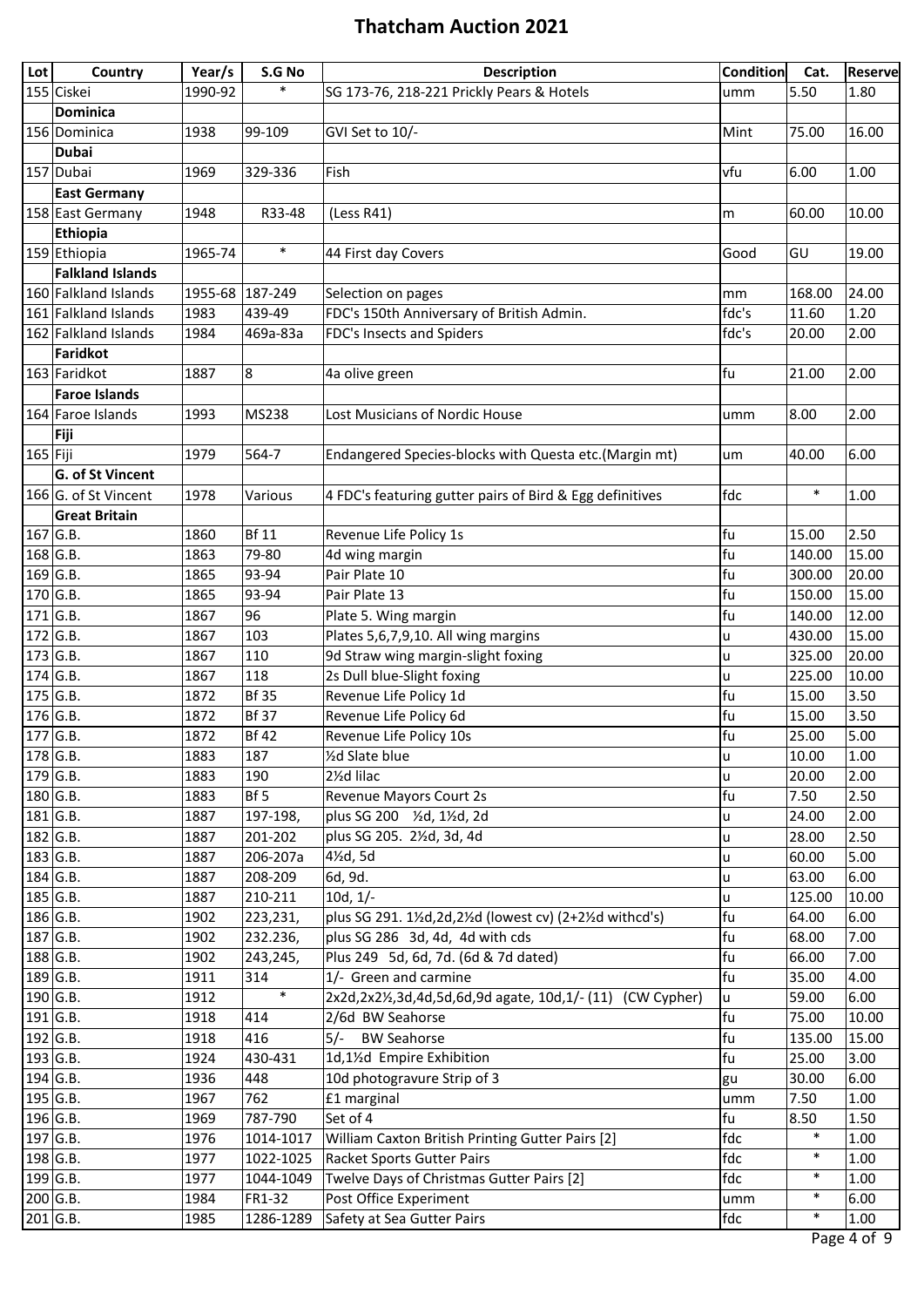| Lot | Country               | Year/s   | S.G No            | <b>Description</b>                                      | <b>Condition</b> | Cat.    | Reserve |
|-----|-----------------------|----------|-------------------|---------------------------------------------------------|------------------|---------|---------|
|     | 202 G.B.              | 1986     | 1316-1319         | Queen's 60th Birthday Gutter Pairs                      | fdc              | $\ast$  | 1.00    |
|     | 203 G.B.              | 1986     | 1324-1327         | Doesday Book Gutter Pairs                               | fdc              | $\ast$  | 1.00    |
|     | 204 G.B.              | 1986     | 1333-1334         | Sarah & Andrew Wedding Gutter Pairs                     | fdc              | $\ast$  | 1.00    |
|     | 205 G.B.              | 1986     | 1336-1340         | Royal Air Force Gutter Pairs [2]                        | fdc              | $\ast$  | 1.00    |
|     | 206 G.B.              | 1986     | Pop#170           | 60th Birthday of QE II Presentation pack                | umm              | 5.50    | 2.00    |
|     | 207 G.B.              | 1991     | 1536-1545         | Greetings - Good Luck Symbols                           | vfu              | 17.00   | 1.00    |
|     | 208 G.B.              | 1991     | 1550-1559         | <b>Greetings - Smile Please</b>                         | vfu              | 13.00   | 1.00    |
|     | 209 G.B.              | 1992     | 1592-1601         | <b>Greetings - Memories</b>                             | vfu              | 13.00   | 1.00    |
|     | 210 G.B.              | 1994     | 1800-1809         | <b>Greetings - Messages</b>                             | vfu              | 15.00   | 1.00    |
|     | 211 G.B.              | 2000     | DX25              | The life of the Century PSB                             | umm              | 17.00   | 4.20    |
|     | $212$ G.B.            | 2000     | L51               | Smilers sheet - Stamp show 2000                         | umm              | 22.00   | 5.00    |
|     | 213 G.B.              | $\ast$   | $\ast$            | G.E.R. Newspaper stamps (2)                             | u                | $\ast$  | 2.50    |
|     | 214 G.B.              | $\ast$   | $\ast$            | Selection of GB Revenues all reigns(43 stamps)          | fu               | 32.00   | 5.00    |
|     | 215 G.B.              | $\ast$   | $\ast$            | 32 page (& 1 extra) stockbook run of commems 1924-2000s | Good-Ave         | $\ast$  | 14.00   |
|     | 216 G.B.              | 1872-73  | 122b              | Six pence Brown                                         | fu               | 55.00   | 5.00    |
|     | $217$ G.B.            | 1880-83  | 162               | Six pence on six pence                                  | fu               | 145.00  | 8.00    |
|     | $218$ G.B.            | 1882-03  | $\ast$            | 14 dif. QV, ED VII, 1/2d, 1d official stamps            | u                | 3.00    | 20.00   |
|     | 219 G.B.              |          | 1892-04 03,13,21. | also 41,42,48,49. IR and army officials                 | u                | 30.00   | 3.00    |
|     | 220 G.B.              | 1934-39  | $\ast$            | Album inc. Re-engraved seahorses & 2/6 brown            | fu-gu            | $270+$  | 55.00   |
|     | 221 G.B.              | 1960-67  | 610-618a          | QE II Phospher Issue 21 stamps including SG 613         | umm              | 33.00+  | 6.00    |
|     | 222 G.B. - Cinderella | 1897     | $\ast$            | 11/2d Diamond Jubilee commemmorative stamp              | m                | $\ast$  | 1.00    |
|     | Gambia                |          |                   |                                                         |                  |         |         |
|     | 223 Gambia            | 1938     | 150-61            | GVI Set to 10/-                                         | Mint             | 160.00  | 38.00   |
|     | 224 Gambia            | 1965     | 215-27            | Independence o/p                                        | umm              | 17.50   | 3.00    |
|     | Germany               |          |                   |                                                         |                  |         |         |
|     | 225 Germany           | 1951     | R55-59            | Johan Wolfgang Goethe Anniversary                       | mm               | 20.00   | 4.00    |
|     | 226 Germany           | 2002     | 3124-3135         | 3rd Quarter German Stamp Issues                         | vfu              | 20.50   | 3.50    |
|     | 227 Germany           | 1934-44  | $\ast$            | Printed pages SG526/36, SG657/58, SG854/56              | u                | 105.00  | 20.00   |
|     | 228 Germany - Berlin  | 1948     | B1-B20            | Occupation Issues with Black Overprint                  | mm               | 520.00  | 50.00   |
|     | 229 Germany - Berlin  | 1949     | B21-B34           | Occupation Issues with Red Overprint                    | mm               | 1800.00 | 175.00  |
|     | 230 Germany - Berlin  | $1949 +$ | B35-B53           | Berlin Buildings Typographic                            | mm               | 1050.00 | 100.00  |
|     | Gibraltar             |          |                   |                                                         |                  |         |         |
|     | 231 Gibraltar         | 1980     | 429-432           | 150th Gibraltar Police - FDC & Pres Pack [2]            | mixed            | N/A     | 1.00    |
|     | Gilbert&Ellis         |          |                   |                                                         |                  |         |         |
|     | 232 Gilbert&Ellis     | 1956     | 64-75             | QE2 full set to 10/- mainly mm, couple lower vals used  | mm               | 70.00   | 10.00   |
|     | <b>Gold Coast</b>     |          |                   |                                                         |                  |         |         |
|     | 233 Gold Coast        | 1948     | 135-46            | GVI Second Set to 10/-                                  | Mint             | 85.00   | 18.00   |
|     | 234 Gold Coast        | 1952/4   | 153-64            | QE2 set                                                 | mm               | 70.00   | 14.00   |
|     | Guernsey              |          |                   |                                                         |                  |         |         |
|     | 235 Guernsey          | 2000     | $\ast$            | Battle of Britain 60th anniversary                      | umm              | 5.75    | 1.00    |
|     | 236 Guernsey          | 2000     | $\ast$            | Various x3 Prestige booklets (2000/03/07)               | umm              | 26.00   | 5.00    |
|     | 237 Guernsey          | 2001     | 927               | Sheetlet                                                | umm              | 5.00    | 1.00    |
|     | <b>Gwalior</b>        |          |                   |                                                         |                  |         |         |
|     | 238 Gwalior           | $\ast$   | $\ast$            | QV selection to 2r                                      | fu               | 10.00   | 1.50    |
|     | <b>Hong Kong</b>      |          |                   |                                                         |                  |         |         |
|     | 239 Hong Kong         | 1987     | 529-532           | Chinese New Year - Year of the Rabbit                   | fdc              | 9.00    | 2.00    |
|     | <b>Hungary</b>        |          |                   |                                                         |                  |         |         |
|     | 240 Hungary           | 1952     | 1239-1244         | 15th Olympic Games                                      | vfu              | 18.05   | 3.60    |
|     | 241 Hungary           | 1954     | 1344-1353         | AIR - Insects                                           | vfu              | 26.55   | 5.30    |
|     | 242 Hungary           | 1954     | 1377-1384         | Fruit                                                   | vfu              | 12.55   | 2.50    |
|     | 243 Hungary           | 1955     | 1398-1405         | <b>Winter Sports</b>                                    | vfu              | 12.70   | 2.50    |
|     | 244 Hungary           | 1959     | 1552-1558         | international geophysical year of achievements          | umm              | 13.85   | 2.75    |
|     | 245 Hungary           | 1959     | 1564-1571         | Transport Museum                                        | umm              | 11.95   | 2.40    |
|     | 246 Hungary           | 1961     | 1716-1725         | Animals of Budapest Zoo                                 | umm              | 17.80   | 3.55    |
|     | 247 Hungary           | 1961     | 1758-1764         | Racehorses                                              | umm              | 10.85   | 2.15    |
|     | 248 Hungary           | 1962     | 1806-1813         | world Football Championshits                            | umm              | 14.18   | 2.85    |
|     | 249 Hungary           | 1962     | 1823-1834         | Culture Fund - Roses                                    | umm              | 10.90   | 2.20    |
|     |                       |          |                   |                                                         |                  |         | $F - F$ |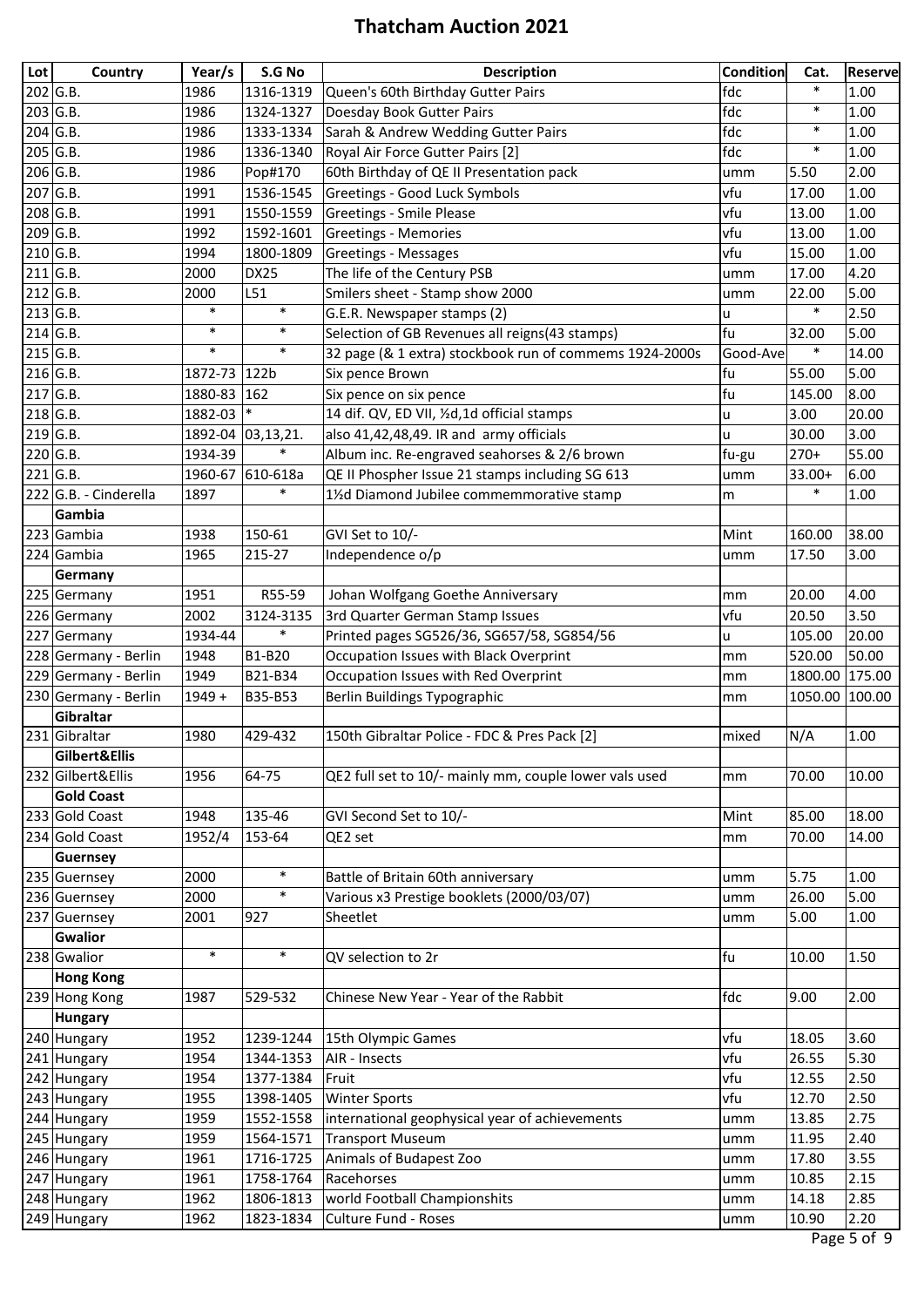| Lot | Country            | Year/s        | S.G No        | <b>Description</b>                                         | <b>Condition</b> | Cat.   | <b>Reserve</b>                   |
|-----|--------------------|---------------|---------------|------------------------------------------------------------|------------------|--------|----------------------------------|
|     | 250 Hungary        | 1962          | 1843-1849     | Paris Astronautical Conference                             | umm              | 12.80  | 2.50                             |
|     | 251 Hungary        | 1963          | 1868-1874     | European Figure Skating / Ice Dancing Championships        | umm              | 10.55  | 2.00                             |
|     | 252 Hungary        | 1964          | 1971-1978     | Halas Lace                                                 | umm              | 15.35  | 3.00                             |
|     | 253 Hungary        | 1966          | 2239-2245     | Picutres in the National Gallery, Budapest [1st Series]    | vfu              | 18.75  | 3.75                             |
|     | 254 Hungary        | 1967          | 2282-2288     | Picutres in the National Gallery, Budapest [2nd Series]    | umm              | 11.05  | 2.20                             |
|     | 255 Hungary        | 1967          | 2303-2310     | Popular Opera                                              | umm              | 11.90  | 2.30                             |
|     | 256 Hungary        | 1968          | 2346-2353     | <b>International Bird Preservation Congress - Budapest</b> | umm              | 11.85  | 2.40                             |
|     | 257 Hungary        | 1969          | 2449-2455     | Picutres in the National Gallery, Budapest [6th Series]    | umm              | 11.55  | 2.30                             |
|     | 258 Hungary        | 1971          | 2583-2590     | World Hunting Exhibition, Budapest                         | umm              | 11.80  | 2.35                             |
|     | 259 Hungary        | 1974          | 2887-2893     | 50th Anni. International Chess Federation                  | umm              | 11.50  | 2.30                             |
|     | 260 Hungary        | 1975          | 2951-2957     | 75th Anni. Hungarian Automobile Club                       | umm              | 10.10  | 2.00                             |
|     | 261 Hungary        | 1979          | 3287-3293     | International Year of the Child                            | umm              | 11.50  | 2.30                             |
|     | Isle Of Man.       |               |               |                                                            |                  |        |                                  |
|     | 262 I.O.M          | 1977          | SB46          | £4.54 Booklet -Golf                                        | umm              | 10.00  | 2.60                             |
|     | 263 I.O.M.         | 1996          | SB 43         | £4.71 Booklet -Dogs                                        | umm              | 12.00  | 2.80                             |
|     | 264 I.O.M.         | 1997          | SB 44         | £4.62 Booklet Owls                                         | umm              | 10.00  | 2.60                             |
|     | 265 Isle of Man    | 1980          | ms176         | London 1980/Mail boats ms                                  | umm              | 1.20   | 1.00                             |
|     | 266 Isle of Man    | 1980          | ms180         | Norwex'80 ms                                               | umm              | 1.00   | 1.00                             |
|     | 267 Isle of Man    | 1985          | 125           | 1978 manx cat on Children in Need appeal cover             | cover            | N/A    | 1.00                             |
|     | Iceland            |               |               |                                                            |                  |        |                                  |
|     | 268 Iceland        | 1922-28       | $\ast$        | Minisheets (5)                                             | umm              | 78.95  | 7.50                             |
|     | India              |               |               |                                                            |                  |        |                                  |
|     | $269$  India       | $\ast$        |               | Bf 10,14,15   Postal service $2r + 1a$ , 2a (Ed 7)         | fu               | 11.00  | 1.50                             |
|     | $270$  India       | 1984          | 1113-1114     | Forts of India                                             | umm              | 6.15   | 1.50                             |
|     | $271$  India       | 1985          | 1152          | Centenary of Minicoy Lighthouse                            | umm              | 6.50   | 1.25                             |
|     | $272$ India        | 1985          | 1159          | Wildlife Convervation - white winged wood duck             | umm              | 8.00   | 1.75                             |
|     | $273$ India        | 1985          | 1176          | 300th Anni birth of Handel & Bach - composers              | umm              | 5.50   | 1.20                             |
|     | $274$  India       | 1985          | 1172-1173     | South Asian Association for Regional Cooperation           | umm              | 5.25   | 1.00                             |
|     | $275$ India        | 1986          | 1190          | Football World Cup - Mexico                                | umm              | 5.50   | 1.20                             |
|     | 276 India          | 1986          | 1198          | 200th Madras GPO                                           | umm              | 5.00   | 1.00                             |
|     | $277$ India        | 1986          | 1199          | 225th Anni Coast Sepoys - now Parachute Regiment           | umm              | 5.50   | 1.20                             |
|     | $278$ India        | 1986          | 1196-1197     | Asian Games - Seoul South Korea                            | umm              | 6.00   | 1.20                             |
|     | $279$ India        | 1986          | 1221-1222     | 40th Anni of Unicef                                        | umm              | 7.00   | 1.50                             |
|     | $280$  India       | 1987          | 1228          | Inaguaration of AFRICA fund                                | umm              | 9.00   | 1.75                             |
|     | Indore             |               |               |                                                            |                  |        |                                  |
|     | 281 Indore         | 1889          | 5,7,8,        | ¼a, 1a, 2a.                                                | mm               | 24.00  | 4.00                             |
|     | 282 Indore         | 1904          | 2a, 9, 10, 11 | 1/ <sub>2</sub> a(1886) ¼a(mm), ½a,1a                      | mm+u             | 6.50   | 1.00                             |
|     | Ireland            |               |               |                                                            |                  |        |                                  |
|     | 283 Ireland        | $\ast$        | $\ast$        | Mint Accumulation (inc. Birds Set Euro Values)             | um               | $\ast$ | 20.00                            |
|     | <b>Ivory Coast</b> |               |               |                                                            |                  |        |                                  |
|     | 284 Ivory Coast    | 1977          | ms502         | 500 F Lindbergh History Aviation ms                        | gu               | 2.40   | 1.00                             |
|     | <b>Jind State</b>  |               |               |                                                            |                  |        |                                  |
|     | 285 Jind State     | 1937/8        | 121-5         | High Values 1r-15R (5) in marginal singles JIND STATE o/p  | um               | 214.00 | 48.00                            |
|     | K.U.T.             |               |               |                                                            |                  |        |                                  |
|     | 286 K.U.T          | 1954          | 167-80        | Mainly Mint Set (3 vals fu)                                | mm               | 115.00 | 20.00                            |
|     | 287 K.U.T.         | 1912/21 69-74 |               | Multi Script 6 Higher Values from Set 12c-5R               | mm               | 440.00 | 95.00                            |
|     | 288 K.U.T.         | 1954-8        | 167-80        | Full Set to £1                                             | gu               | 32.00  | 9.00                             |
|     | <b>Maldives</b>    |               |               |                                                            |                  |        |                                  |
|     | 289 Maldives       | 1950          | 21-29         | Palm Tree & Dhow set                                       | mm               | 55.00  | 12.00                            |
|     | <b>Malta</b>       |               |               |                                                            |                  |        |                                  |
|     | 290 Malta          | 1956-58       | 266-82        | Monuments and Buildings                                    | mm               | 130.00 | 25.00                            |
|     | 291 Malta          | 1965-70       | 330-48        | Commemoratives                                             | mm               | 24.00  | 5.00                             |
|     | 292 Malta          | 2013          | 1839-1840     | Wild & Domestic Fauna of Malta                             | umm              | 9.50   | 2.20                             |
|     | 293 Malta          | 2015          | 1921          | EuroMed - Firilla Boat                                     | umm              | 8.75   | 2.00                             |
|     | 294 Malta          | 2015          | 1909-1911     | Maltese Flora                                              | umm              | 6.00   | 1.80                             |
|     | 295 Malta          | 2015          | 1912-1913     | Treasures of Malta [4th series]                            | umm              | 6.00   | 1.30                             |
|     | 296 Malta          | 2015          | 1916-1917     | Europa - Old Toys                                          | umm              | 6.40   | 1.50<br>$\overline{\phantom{a}}$ |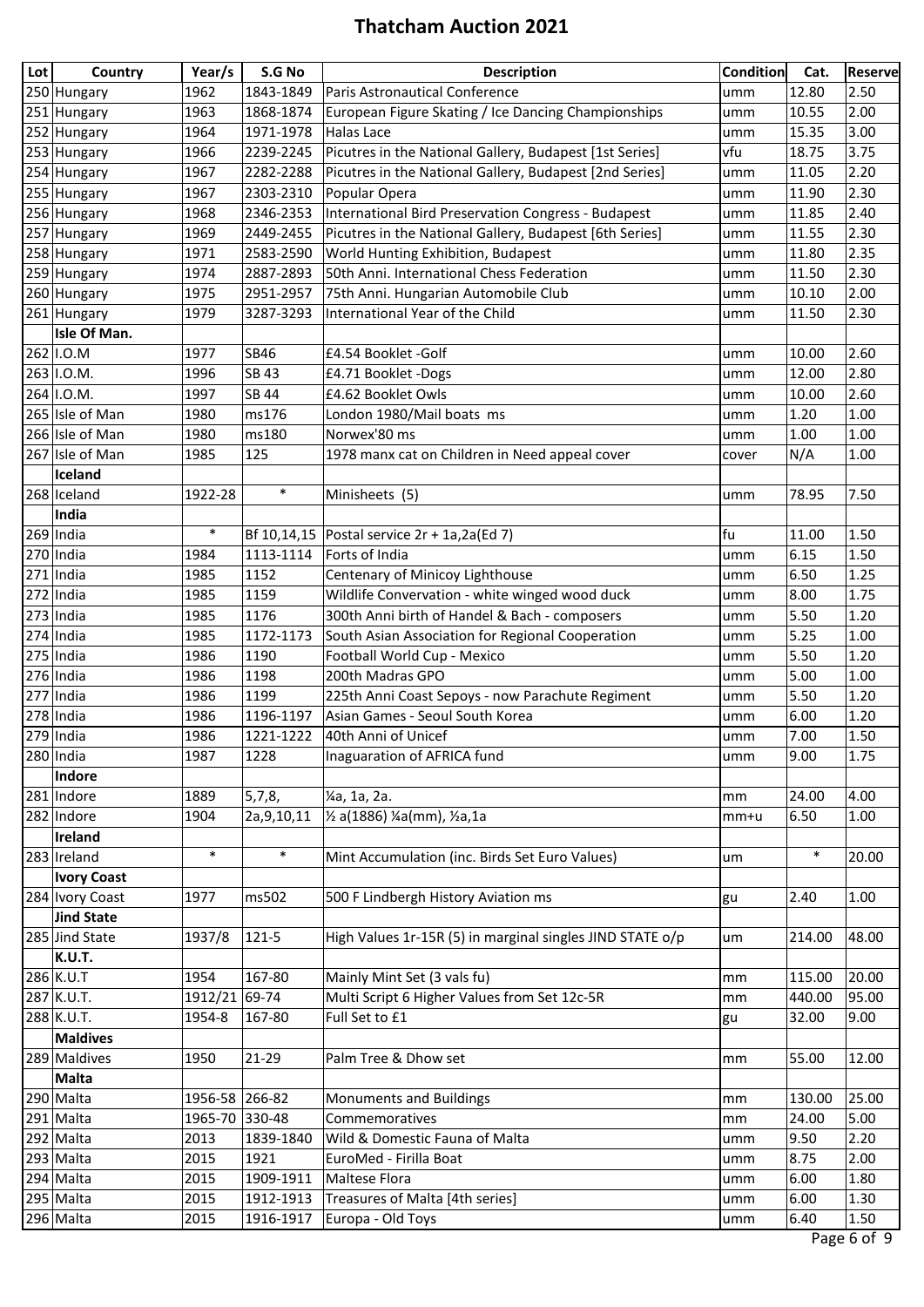| Lot | Country                 | Year/s         | S.G No    | <b>Description</b>                                  | <b>Condition</b> | Cat.   | <b>Reserve</b> |
|-----|-------------------------|----------------|-----------|-----------------------------------------------------|------------------|--------|----------------|
|     | 297 Malta               | 2015           | 1922-1924 | Maritime [3rd series] paintings                     | umm              | 5.50   | 1.10           |
|     | 298 Malta               | 2015           | MS1926    | 450th Anni Great Siege                              | umm              | 11.00  | 2.50           |
|     | <b>Mauritius</b>        |                |           |                                                     |                  |        |                |
|     | 299 Mauritius           | $\ast$         | 317-331   | <b>Birds</b>                                        | fu               | 60.00  | 10.00          |
|     | <b>Mexico</b>           |                |           |                                                     |                  |        |                |
|     | 300 Mexico              | 1956           | ms943     | Olympics m/s + SG 1181/82                           | umm              | 79.75  | 15.00          |
|     | <b>Monaco</b>           |                |           |                                                     |                  |        |                |
|     | 301 Monaco              | 1978           | MS1382    | 150th Birth Henry Dunant (Red Cross)                | umm              | 7.50   | 1.00           |
|     | N/Rhodisia              |                |           |                                                     |                  |        |                |
|     | 302 N/Rhodisia          | 1935           | 18-21     | Silver Jubilee                                      | Imm              | 16.00  | 3.00           |
|     | <b>Netherlands</b>      |                |           |                                                     |                  |        |                |
|     | 303 Netherlands         | 1960           | $\ast$    | B & W postcard, ZUTPHEN NL.                         | umm              | 1.00   | 1.00           |
|     | 304 Netherlands         | 1953           | 764-768   | <b>Cultural and Social Relief</b>                   | vfu              | 25.90  | 4.00           |
|     | <b>Nevis</b>            |                |           |                                                     |                  |        |                |
|     | 305 Nevis               | 1985           | Various   | Leaders of the World Birds                          | umm              | 5.90   | 1.00           |
|     | <b>New Zealand</b>      |                |           |                                                     |                  |        |                |
|     | 306 New Zealand         | 1938           | 0122-6    | 4 NZ officials O122, O123, O125 & O126              | mm               | 131.00 | 25.00          |
|     | 307 New Zealand         | 1940           | 613-25    | Centenary of Proclamation                           | mm               | 77.00  | 15.00          |
|     | 308 New Zealand         | 1975-6         | Various   | Illustrated First Day Covers [5]                    | fdc              | 9.50   | 1.00           |
|     | <b>North Borneo</b>     |                |           |                                                     |                  |        |                |
|     | 309 North Borneo        | 1947           | 335-349   | GVI Crown colony overprint set                      | fu               | 55.00  | 11.00          |
|     | <b>Norway</b>           |                |           |                                                     |                  |        |                |
|     | 310 Norway              | 1972-86        | $\ast$    | Minisheets (5)                                      | umm              | 49.25  | 5.00           |
|     | 311 Norway              | 1985-87        | $\ast$    | Range of mint stamps (29)                           | umm              | 85.80  | 8.50           |
|     | 312 Norway              | 1987-88        | $\ast$    | Minisheets (4)                                      | umm              | 44.25  | 4.40           |
|     | <b>Nyasaland</b>        |                |           |                                                     |                  |        |                |
|     | 313 Nyasaland           | 1945           | 157       | George VI 20/- Top value from set                   | Used             | 42.00  | 8.00           |
|     | 314 Nyasaland           | 1921/33 109-12 |           | George V, 2/-, 2/6, 5/- key plates                  | mm               | 100.00 | 24.00          |
|     | Pakistan                |                |           |                                                     |                  |        |                |
|     | 315 Pakistan            | 1947-62 1-170  |           | Collection on loose leaves.                         | u                | 57.00  | 8.00           |
|     | <b>Pitcairn Islands</b> |                |           |                                                     |                  |        |                |
|     | 316 Pitcairn Islands    | 1964           | 36-48     | QE2 second full set to 8/-                          | mm               | 10.00  | 3.00           |
|     | Portugal                |                |           |                                                     |                  |        |                |
|     | 317 Portugal            | 1984           | MS1978    | Selection of Tiles                                  | umm              | 6.00   | 1.50           |
|     | 318 Portugal            | 2002           | MS2980    | <b>UNESCO world heritage buildings</b>              | umm              | 7.50   | 1.50           |
|     | 319 Portugal            | 1924           | 630       | 400th Birth of Camoens - 20e Violet on Mauve        | u                | 15.00  | 1.00           |
|     | Rhodesia                |                |           |                                                     |                  |        |                |
|     | 320 Rhodesia            | 1898           | 75-80     | 1/2d, 1d, 2d, 21/2d                                 | fu               | 7.00   | 1.50           |
|     | 321 Rhodesia            | 1910           | $\ast$    | Selection of Admiral heads to 1s                    | u                | $\ast$ | 2.00           |
|     | <b>Russia</b>           |                |           |                                                     |                  |        |                |
|     | 322 Russia              | 1971           | 3952-3958 | Foreign Museum Paintings, ilustrated covers [7]     | fdi              | $\ast$ | 1.00           |
|     | 323 Russia              | 1973           | 4162-4168 | History of Russian Paintings, ilustrated covers [7] | fdi              | $\ast$ | 1.00           |
|     | S.Rhodesia              |                |           |                                                     |                  |        |                |
|     | 324 S.Rhodesia          | 1932           | 29-30     | 2d+3d, Victoria Falls                               | fu               | 5.00   | 1.00           |
|     | 325 S.Rhodesia          | 1937           | 40-52     | Set (No 10d, SG47)                                  | fu               | 20.00  | 2.00           |
|     | <b>Sarawak</b>          |                |           |                                                     |                  |        |                |
|     | 326 Sarawak             | 1947           | 15064     | George VI Crown Colony Overprint fulll set to \$5   | mm               | 21.00  | 4.00           |
|     | <b>Seychelles</b>       |                |           |                                                     |                  |        |                |
|     | 327 Seychelles          | 1962           | 196-212   | Community, Local scenes                             | mm               | 45.00  | 10.00          |
|     | 328 Seychelles          | 1976           | 369-372   | 4th Pan-African Ornothological Congress             | fdc              | 8.00   | 1.00           |
|     | Sierra Leone            |                |           |                                                     |                  |        |                |
|     | 329 Sierra Leone        | 1956           | 210-20,22 | QE2 part set to £1 used (no 10/- value)             | Used             | 62.00  | 9.00           |
|     | Somalia                 |                |           |                                                     |                  |        |                |
|     | 330 Somalia             | 1948           | 519       | 2 sh 50c BMA value used                             | fu               | 25.00  | 5.00           |
|     | 331 Somalia             | 1950           | S21-S31   | BA Somalia set to 5/- (11 vals)                     | mm               | 35.00  | 6.00           |
|     | 332 Somaliland          | 1942           | 105-16    | Overprint Set                                       | um               | 55.00  | 12.00          |
|     | 333 Somaliland          | $\ast$         | 93-140    | GVI-QE2 selection (definitives in SG range)         | $\ast$           | 250.00 | 55.00          |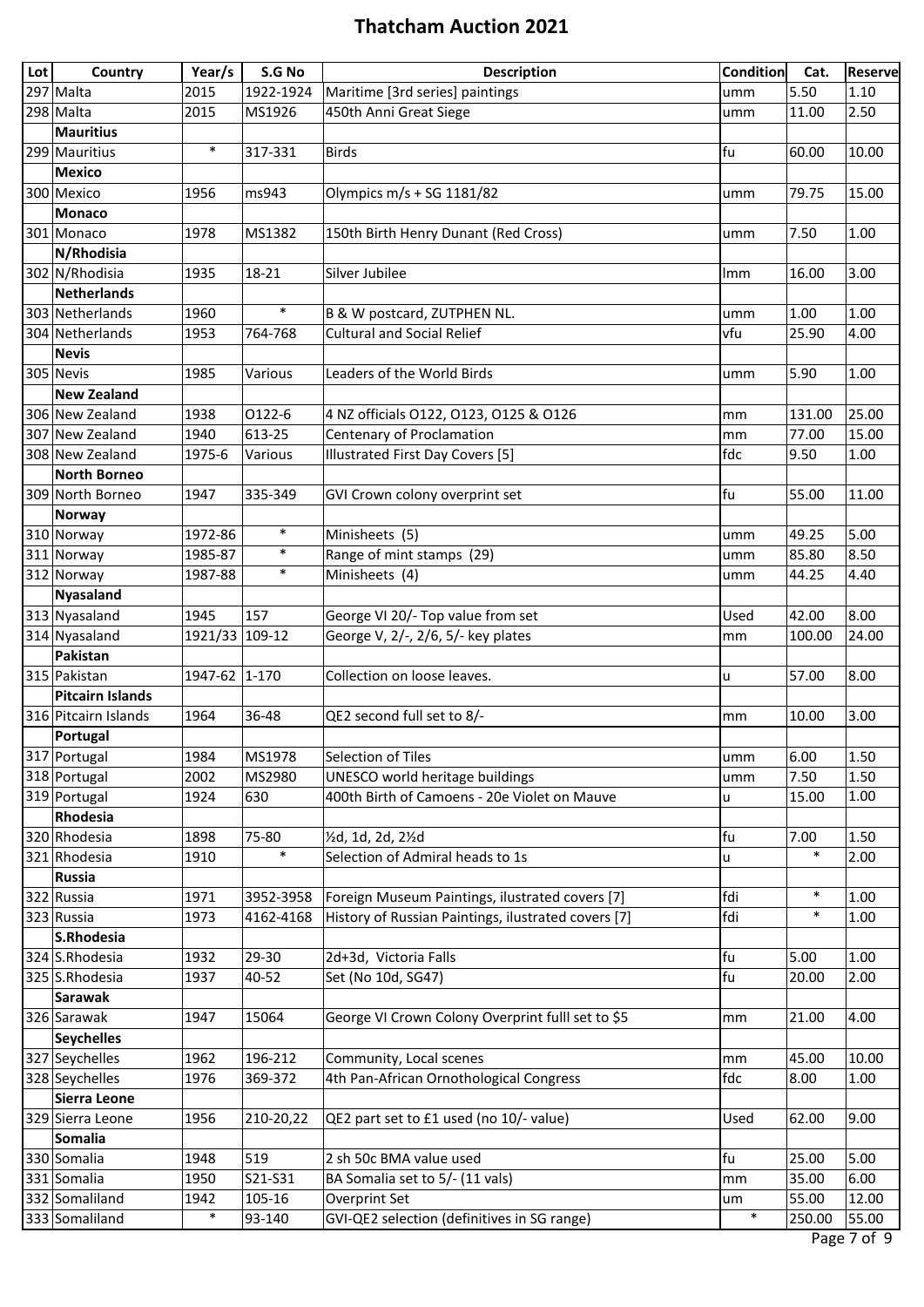| Lot | Country                      | Year/s   | S.G No      | <b>Description</b>                                        | <b>Condition</b> | Cat.   | Reserve              |
|-----|------------------------------|----------|-------------|-----------------------------------------------------------|------------------|--------|----------------------|
|     | South Arabia                 |          |             |                                                           |                  |        |                      |
|     | 334 South Arabia             | 1966/7   | 84-98       | Sets per appendix listings(inc.Chuchill painting)         | fu               | 4.00   | 1.50                 |
|     | Spain                        |          |             |                                                           |                  |        |                      |
|     | 335 Spain                    | 1981     | $\ast$      | <b>Year Pack</b>                                          | umm              | $\ast$ | 3.00                 |
|     | 336 Spain                    | 1983     | $\ast$      | <b>Year Pack</b>                                          | umm              | $\ast$ | 3.00                 |
|     | 337 Spain                    | $\ast$   | $\ast$      | 110 gram off paper kiloware                               | u                | $\ast$ | 5.00                 |
|     | 338 Spain                    | 1930     | Various     | Death Centenary of Goya                                   | mm               | 22.50  | 3.50                 |
|     | St. Helena                   |          |             |                                                           |                  |        |                      |
|     | 339 St. Helena               | 1934     | 114-20      | Centenary set to 1/-                                      | mm               | 20.00  | 3.50                 |
|     | 340 St. Helena               | 1938     | 131-40      | George VI Full Set to 10/-                                | mm               | 140.00 | 22.00                |
|     | 341 St. Helena               | 1971     | 261-74      | Community and Development                                 | mm               | 25.00  | 5.00                 |
|     | 342 St. Helena               | 1972     | 319-31a     | Landscapes                                                | umm              | 8.00   | 2.00                 |
|     | 343 St. Helena               | 1961-65  | 176-89      | Fish, Birds and Flowers                                   | mm               | 60.00  | 10.00                |
|     | St.Vincent                   |          |             |                                                           |                  |        |                      |
|     | 344 St. Vincent              | 1985     | 919-926     | Elvis Presley Illustrated Covers [4]                      | fdi              | 6.00   | 1.00                 |
|     | <b>Suriname</b>              |          |             |                                                           |                  |        |                      |
|     | 345 Suriname                 | 1984     | 1169-1172   | Sea Shells                                                | umm              | 6.80   | 1.00                 |
|     | Sweden                       |          |             |                                                           |                  |        |                      |
|     | 346 Sweden                   | $\ast$   | $\ast$      | Small Stockbook full of stamps & 1 m/s                    | Good             | $\ast$ | 3.00                 |
|     | 347 Sweden                   | $1990 +$ | Various     | 4 Values from Castles and Palaces series                  | vfu              | 10.50  | 2.50                 |
|     | Switzerland                  |          |             |                                                           |                  |        |                      |
|     | 348 Switzerland              | 1988     | 1155        | Modern Art                                                | vfu              | 5.25   | 1.30                 |
|     | 349 Switzerland              | 1992     | 1251-4      | The Circus                                                | vfu              | 5.65   | 1.40                 |
|     | 350 Switzerland              | 1993     | 1259-1      | 150 <sup>th</sup> Anni Postage Stamps                     | vfu              | 4.45   | 1.10                 |
|     | 351 Switzerland              | 1993     | 1272-5      | Paintings by Swiss Women Artists                          | vfu              | 6.70   | 1.65                 |
|     | 352 Switzerland              | 1994     | 1277-9      | <b>Book / Press Exhibition</b>                            | vfu              | 4.55   | 1.10                 |
|     | 353 Switzerland              | 1994     | 1280-3      | Publicity Issue                                           | vfu              | 8.45   | 2.00                 |
|     | 354 Switzerland              | 1996     | 1336-9      | Winners of Stamp Design Competition                       | vfu              | 9.30   | 2.30                 |
|     | 355 Switzerland              | 1997     | 1349        | 50 <sup>th</sup> Anni SwissAir North Service              | vfu              | 4.00   | 1.00                 |
|     | 356 Switzerland              | 1997     | 1362-3      | Nobel Prize Winners                                       | vfu              | 4.50   | 1.20                 |
|     | 357 Switzerland              | 1965-89  | $\ast$      | Projuventute FDC's in album (25)                          | fdc's            | $\ast$ | 5.00                 |
|     | <b>Tanzania</b>              |          |             |                                                           |                  |        |                      |
|     | 358 Tanzania                 | 1991     | 1082-7      | Locomotives of the World                                  | vfu              | 5.00   | 1.20                 |
|     | Transkei                     |          |             |                                                           |                  |        |                      |
|     | 359 Transkei                 | 1976     | $1 - 17$    | 1st Definitives - Scenes & Occupations                    | umm              | 5.45   | 1.80                 |
|     | 360 Transkei                 | 1977     | 24-29       | Medicinal plants & 1st Anniv. Of Transkei Radio           | umm              | 2.55   | 1.00                 |
|     | 361 Transkei                 | 1978     | 37-44       | Weaving Industry & Edible Wild Fruits                     | umm              | 1.85   | 1.00                 |
|     | 362 Transkei                 | 1979     | 52-57       | Inaug. of 2nd President & Water Resources                 | umm              | 1.75   | 1.00                 |
|     | 363 Transkei                 | 1980     | $\ast$      | SG 65-69, & 71-74 Fishing Flies & Cycads                  | umm              | 2.15   | 1.00                 |
|     | 364 Transkei                 | 1976-77  | $18-23$     | Independence and Transkei Airways                         | umm              | 2.80   | 1.00                 |
|     | 365 Transkei                 | 1977-78  | 30-36       | Help for Blind & Carved Pipes                             | umm              | 2.25   | 1.00                 |
|     | 366 Transkei                 | 1978-79  | $ 45 - 51 $ | Care for Cripples & Male coming of Age Ceremony           | umm              | 1.85   | 1.00                 |
|     | 367 Transkei                 | 1979-80  | $\ast$      | SG 59-64+70. Waterfalls, Child Health, Rotary             | umm              | 2.65   | 1.00                 |
|     | 368 Transkei                 | 1983     | 116-132     | Complete set of 1983 Issues                               | umm              | 5.20   | 1.00                 |
|     | <b>Trieste</b>               |          |             |                                                           |                  |        |                      |
|     | 369 Trieste                  | 1950     | <b>B41</b>  | Yugoslav Mil Gov 5d blue oxen                             | mm               | 8.75   | 1.50                 |
|     | 370 Trieste                  | 1950     | <b>B44</b>  | Yugoslav Mil Gov 20d green silkworms                      | mm               | 19.00  | 3.50                 |
|     | <b>Trinidad &amp; Tobago</b> |          |             |                                                           |                  |        |                      |
|     | 371 Trinidad & Tobago        | 1935     | 230-8       | New Currency Views Set                                    | mm               | 70.00  | 11.00                |
|     | <b>Turks &amp; Caicos</b>    |          |             |                                                           |                  |        |                      |
|     | 372 Turks & Caicos           | 1938     | 194-204     | GVI Set to 5/-                                            | mm               | 98.00  | 14.00                |
|     | 373 Turks & Caicos           | 1977     | $\ast$      | Silver Jubilee Booklet                                    | umm              | 5.60   | 1.00                 |
|     | <b>U.S.A.</b>                |          |             |                                                           |                  |        |                      |
|     | $374$ U.S.A.                 | 1985-86  | $\ast$      | Booklets SB 117,119,122.                                  | umm              | 54.75  | 6.00                 |
|     | 375 United States            | 1941     | A901-A907   | Air - Mail Plane                                          | fu               | 6.00   | 1.00                 |
|     | Uganda                       |          |             |                                                           |                  |        |                      |
|     | 376 Uganda                   | 1962     | 106a        | 1/3 Indep'ence, 1 with Dome Flaw (UM) in pair with normal | Mint             | 21.25  | 5.00                 |
|     |                              |          |             |                                                           |                  |        | <del>0 לה פהמב</del> |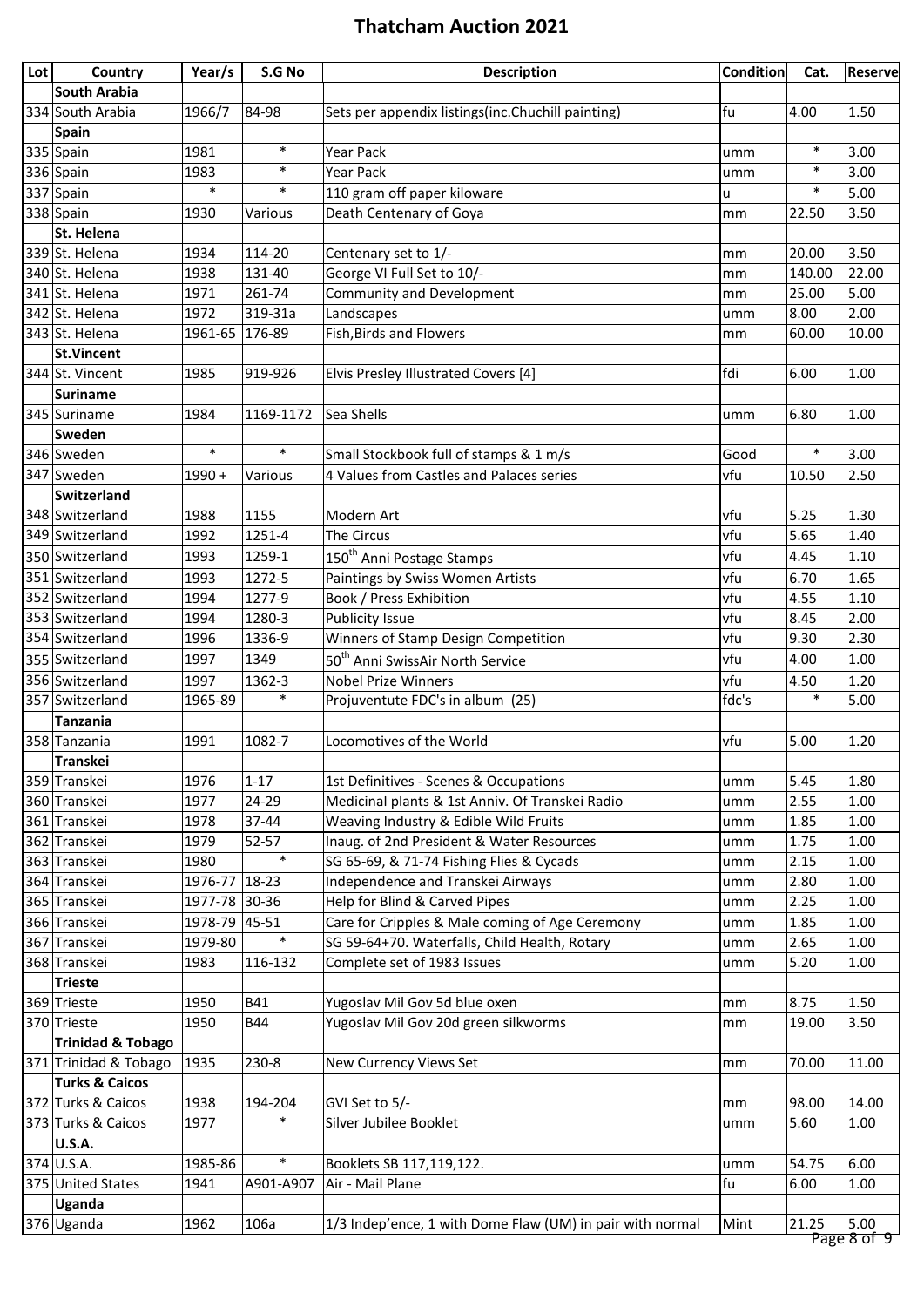| Lot | Country               | Year/s         | S.G No    | <b>Description</b>                                      | <b>Condition</b> | Cat.  | Reservel |
|-----|-----------------------|----------------|-----------|---------------------------------------------------------|------------------|-------|----------|
|     | Venda                 |                |           |                                                         |                  |       |          |
|     | 377 Venda             | 1981           | $\ast$    | SG 42-45, 51-54 Lakes & Waterfalls, Musical instruments | umm              | 2.10  | 1.00     |
|     | 378 Venda             | 1981           | MS 50     | <b>Orchids Minature Sheet</b>                           | umm              | 1.25  | 1.00     |
|     | 379 Venda             | 1983           | 83-86     | Subtropical Fruit                                       | umm              | 1.50  | 1.00     |
|     | 380 Venda             | 1980-83        | $\ast$    | SG 34-37, & 75-78 Butterflies & History of Writing      | umm              | 2.50  | 1.00     |
|     | 381 Venda             | 1981-82        | $\ast$    | SG 46-49, 55-58 Orchids & Sisal Cultivation             | umm              | 2.00  | 1.00     |
|     | 382 Venda             | 1982-83        | $\ast$    | SG 59-62, 71-74 History of Writing & Migratory Birds    | umm              | 3.55  | 1.20     |
|     | 383 Venda             | 1982-83        | $\ast$    | SG 63-66, 79-82 Indigenous Trees Series 1 & 2           | umm              | 2.20  | 1.00     |
|     | 384 Venda             | 1979           | 005-021   | Flower definitives in presentation folder               | fdi              | 6.50  | 1.00     |
|     | <b>Virgin Islands</b> |                |           |                                                         |                  |       |          |
|     | 385 Virgin Islands    | 1937-46 107-23 |           | 1938 set plus coronation & peace                        | Mint             | 77.30 | 12.00    |
|     | 386 Virgin Islands    | 1937-46 107-23 |           | 1939 set plus coronation & peace                        | fu               | 62.70 | 12.00    |
|     | Vietnam               |                |           |                                                         |                  |       |          |
| 387 | Vietnam               | 1983           | $537-3$   | <b>Steam Locomotives</b>                                | vfu              | 5.00  | 1.20     |
|     | 388 Vietnam           | 1988           | 1266-1    | Locomotives and Railways                                | vfu              | 5.00  | 1.20     |
|     | Yugoslavia            |                |           |                                                         |                  |       |          |
|     | 389 Yugoslavia        | $\ast$         | 2355-58   | Sheet bearing x5 mint sets and lables                   | umm              | 22.00 | 4.00     |
|     | 390 Yugoslavia        | 1971           | 1459-64   | <b>Flowers</b>                                          | umm              | 6.75  | 1.50     |
|     | 391 Yugoslavia        | 1974           | 1586-1828 | Monuments                                               | umm              | 12.30 | 2.50     |
|     | Zimbabwe              |                |           |                                                         |                  |       |          |
|     | 392 Zimbabwe          | 1981           | $\ast$    | Revenue Stamps to \$10 (12 Stamps)                      | fu               | 13.00 | 1.00     |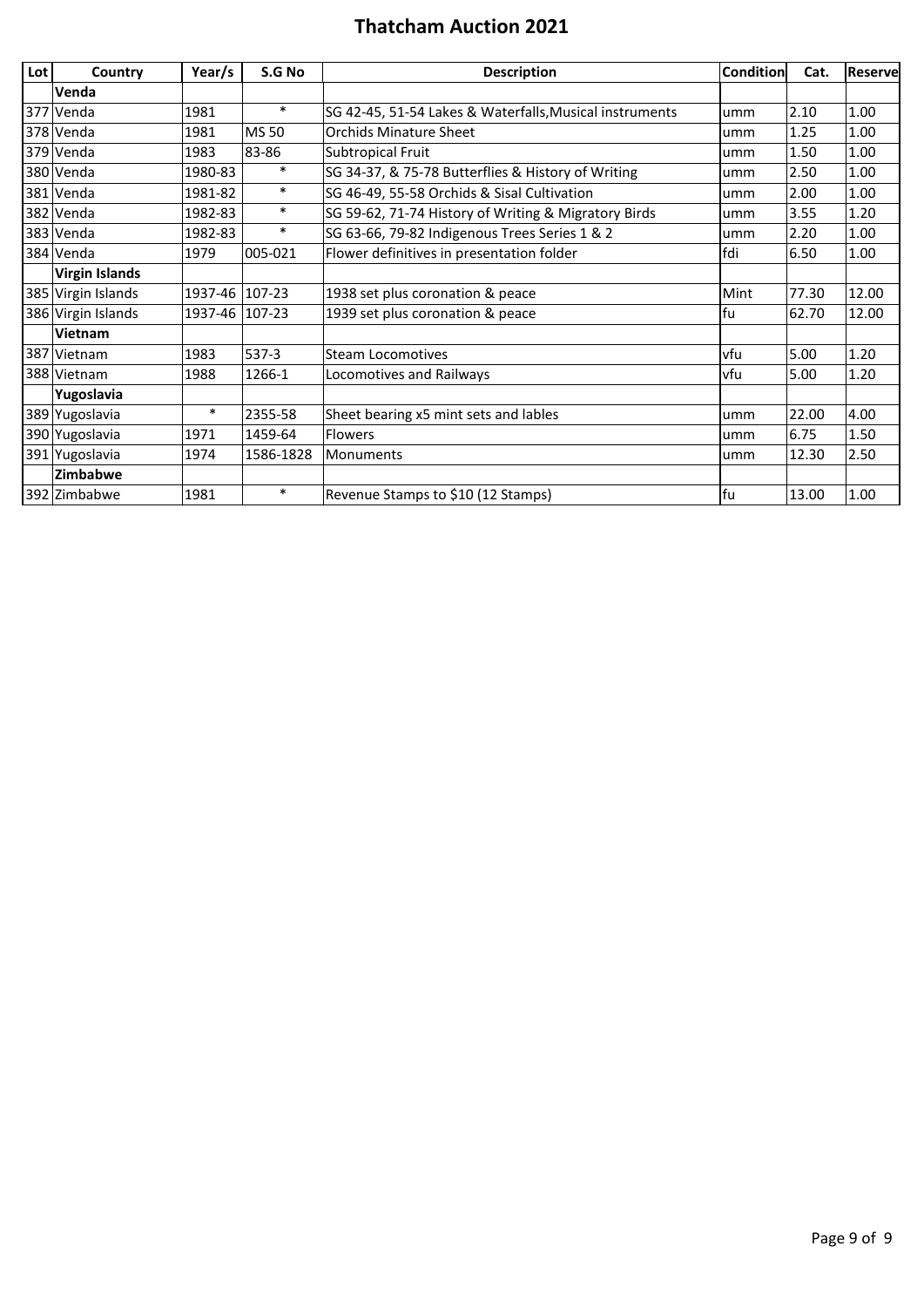### **Conditions of Sale**

#### **Viewing**

All auction lots may be viewed at the Society's Annual Stamp Fair 23<sup>th</sup> October 2021, (9am-2pm) and viewed on the night of the auction (18 November 2021) from 7.00 pm.

#### Bidding

- Postal bidders are required to use the prescribed form on the back of the catalogue or available on the clubs website (www.tdps.org.uk) and are to be with Mr M. Smith by 12 noon on the 16<sup>th</sup> November 2021 – only signed forms will be accepted.
- Email bids are permitted and bidders should use the form above and are to be with Mr M. Smith by 12 noon on  $16^{th}$ November 2021– a receipt of the e-mail will be sent, this confirms the contract of sale.
- In the event of identical bid's the first bid received will be deemed successful and postal bids will take preference over room bids. **No Telephone bids will be accepted.**

#### Buyers Premium

• There is no buyer's premium; however successful non-members are required to pay a *Temporary Membership* fee of £1.

#### Payment

- Cheques should be made out to 'Thatcham & District Philatelic Society' or TDPS.
- Payment by cash or cheque must be received within 7 days of invoice being dated.
- In the case of buyers paying by cheque; should the total amount exceed £50 these will need to clear before lots are released.

#### **Despatch**

- If lots are to be posted, then postage and packaging will be charged where applicable.
- The lots will be despatched on receipt of payment. If the vendor's bill exceeds £50 their cheque must be cleared before their lots are released.
- Goods are sent at purchaser's risk.
- Recorded delivery may be requested. This will be at purchaser's expense.
- Collection of large lots must be arranged within 7 days of receipt of invoice (directions as per invoice).

#### Customer Satisfaction

- A phone call to the treasurer must be made within 7 days of receipt of lot informing him of any lot not fitting the auction description. A full refund may be made on receipt of the incorrectly described lot.
- This does not apply to lots described as collections, selections of stamps, ranges, accumulations etc..

#### Guide to Description

- All descriptions are as advised by vendors.
- Catalogue values are as described by the vendors.
- TDPS does not hold responsibility for a wrongly described item but will offer refunds as laid out under 'Customer Satisfaction'.
- In the case of a dispute the decision of the Auction Committee will be final.

#### Bidding Increments – based on reserve price

- $£1$  to  $£4.80 20p$
- £5 to £9.50 50p
- $\bullet$  £10 to £29 £1
- $f30 \text{ to } f48 f2$
- $f = 50$  to  $f = 95 f = 5$
- £100+ Auctioneers Discretion

Note submission of forms/bidding on the night confirms the bidder/purchasers' adherence to these Conditions of Sale.